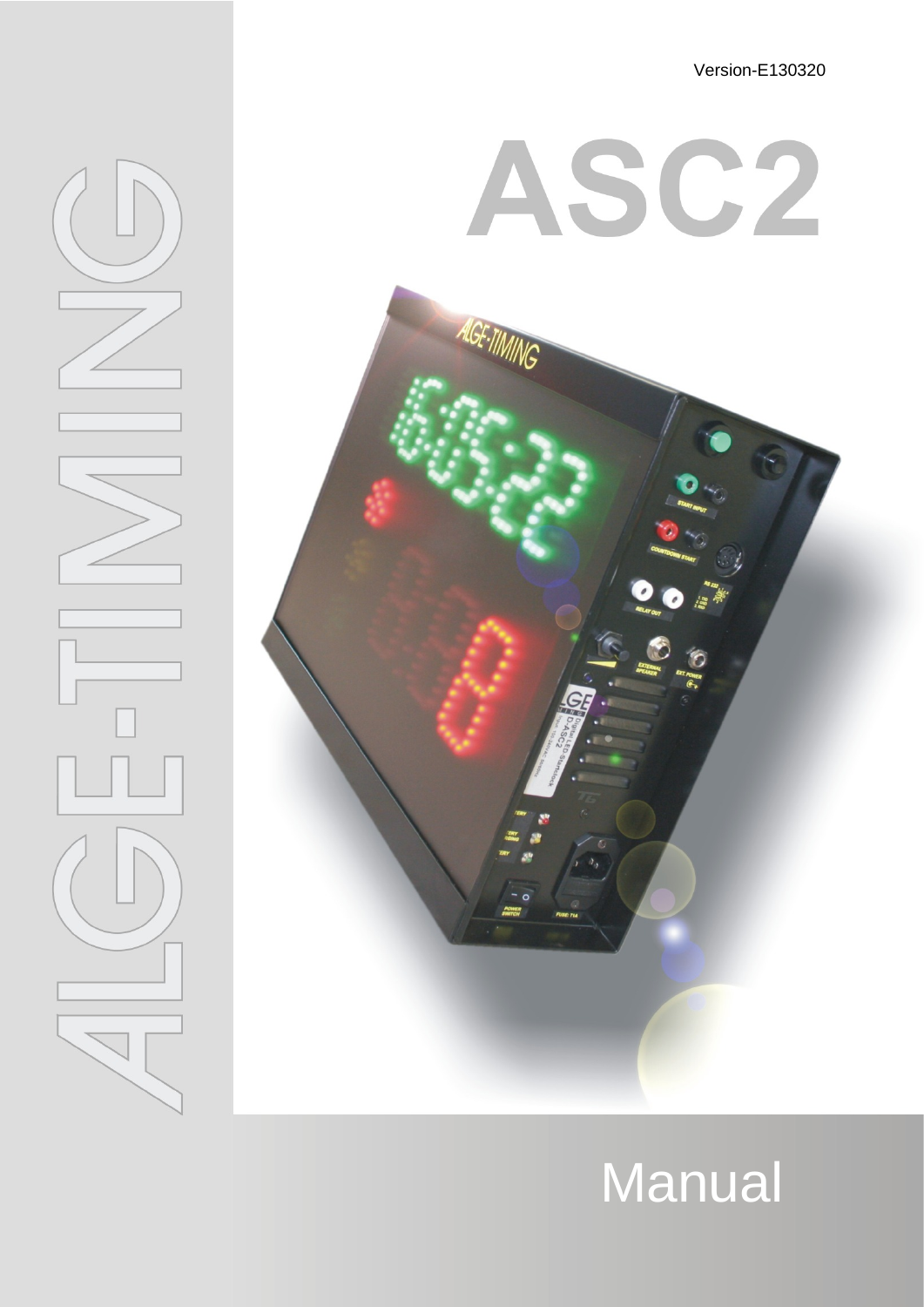



### **Important Information**

#### **General**

Before using your ALGE-TIMING device read the complete manual carefully. It is part of the device and contains important information about installation, safety and its intended use. This manual cannot cover all conceivable applications. For further information or in case of problems that are mentioned not at all or not sufficiently detailed, please contact your ALGE-TIMING representative. You can find contact details on our homepage [www.alge-timing.com](http://www.alge-timing.com/)

#### **Safety**

Apart from the information of this manual all general safety and accident prevention regulations of the legislator must be taken into account.

The device must only be used by trained persons. The setting-up and installation must only be executed according to the manufacturer's data.

#### **Intended Use**

The device must only be used for its intended applications. Technical modifications and any misuse are prohibited because of the risks involved! ALGE-TIMING is not liable for damages that are caused by improper use or incorrect operation.

#### **Power supply**

The stated voltage on the type plate must correspond to voltage of the power source. Check all connections and plugs before usage. Damaged connection wires must be replaced immediately by an authorized electrician. The device must only be connected to an electric supply that has been installed by an electrician according to IEC 60364-1. Never touch the mains plug with wet hands! Never touch live parts!

#### **Cleaning**

Please clean the outside of the device only with a smooth cloth. Detergents can cause damage. Never submerge in water, never open or clean with wet cloth. The cleaning must not be carried out by hose or high-pressure (risk of short circuits or other damage).

#### **Liability Limitations**

All technical information, data and information for installation and operation correspond to the latest status at time of printing and are made in all conscience considering our past experience and knowledge. Information, pictures and description do not entitle to base any claims. The manufacturer is not liable for damage due to failure to observe the manual, improper use, incorrect repairs, technical modifications, use of unauthorized spare parts. Translations are made in all conscience. We assume no liability for translation mistakes, even if the translation is carried out by us or on our behalf.

#### **Disposal**

If a label is placed on the device showing a crossed out dustbin on wheels (see drawing), the European directive 2002/96/EG applies for this device.

Please get informed about the applicable regulations for separate collection of electrical and electronical waste in your country and do not dispose of the old devices as household waste. Correct disposal of old equipment protects the environment and humans against negative consequences!



#### **Copyright by** ALGE-TIMING **GmbH**

All rights reserved. Any duplication, either in full or in part, requires the prior written consent of the copyright holder.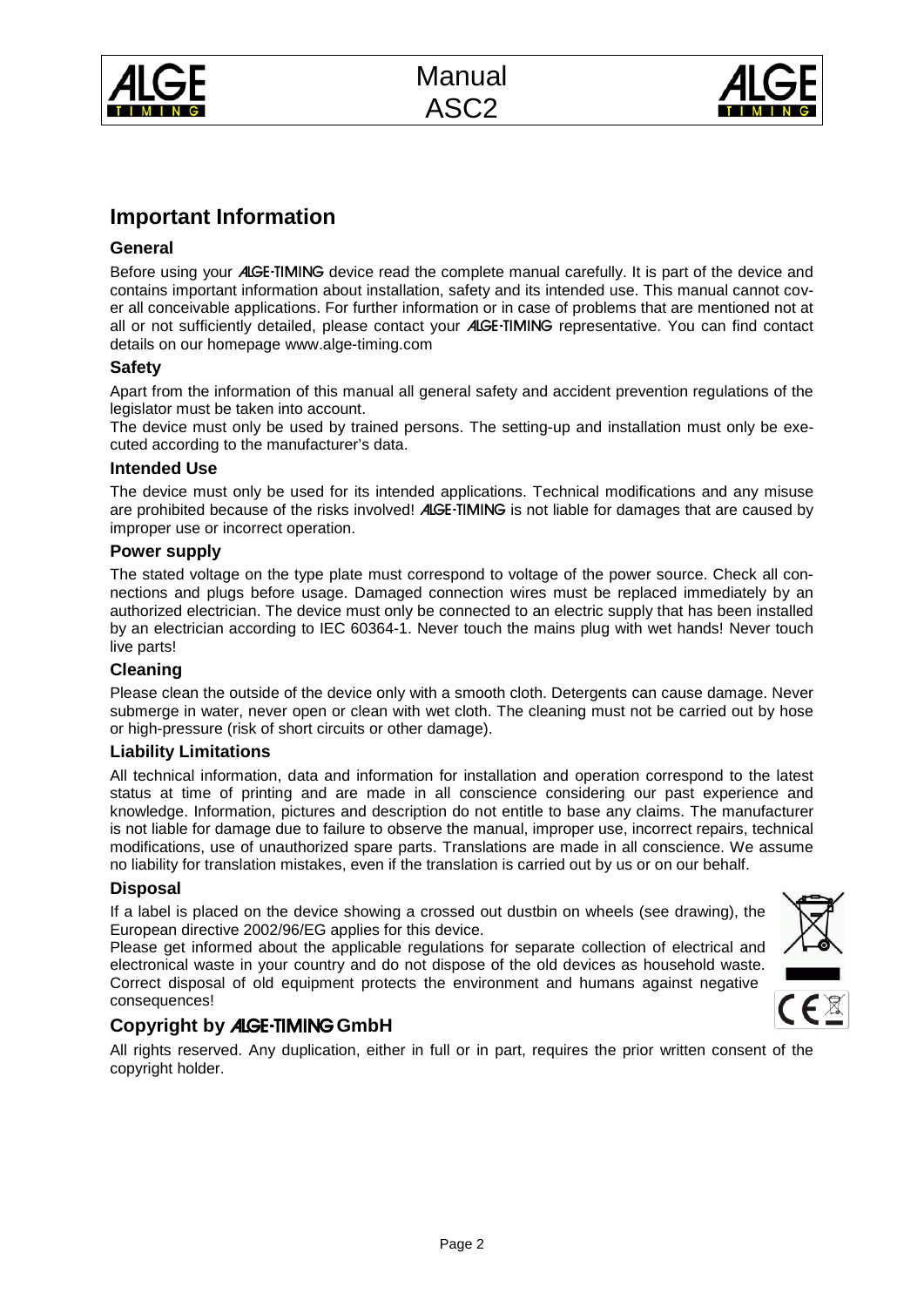



# **Table of Contents**

| 1                |  |
|------------------|--|
| 1.1              |  |
| 1.1.1            |  |
| 1.1.2            |  |
| 1.1.3            |  |
| 1.1.4            |  |
| 1.1.5            |  |
| 1.1.6<br>1.1.7   |  |
| 1.2              |  |
| 1.3              |  |
| 1.3.1            |  |
| 1.3.2            |  |
| 1.4              |  |
| 1.5              |  |
| 1.6              |  |
|                  |  |
| 2<br>2.1         |  |
|                  |  |
| 2.2<br>2.2.1     |  |
| 2.2.2            |  |
| 2.2.3            |  |
| 2.2.4            |  |
| 2.2.5            |  |
| 2.2.6            |  |
| 2.3              |  |
| 2.3.1            |  |
| 2.3.2            |  |
| 2.3.3<br>2.3.4   |  |
| 2.3.5            |  |
| 2.3.6            |  |
| 2.3.7            |  |
| 2.3.8            |  |
| 2.3.9            |  |
| 2.3.10           |  |
| 2.3.11<br>2.3.12 |  |
| 2.3.13           |  |
| 3                |  |
| 3.1              |  |
| 3.1.1            |  |
| 3.1.2            |  |
| 3.1.3            |  |
| 3.1.4            |  |
| 3.1.5            |  |
| 3.1.6<br>3.1.7   |  |
| 3.1.8            |  |
| 3.2              |  |
| 4                |  |
| 4.1              |  |
| 4.2              |  |
| 4.2.1            |  |
| 4.2.2            |  |
| 4.2.3            |  |
| 4.2.4            |  |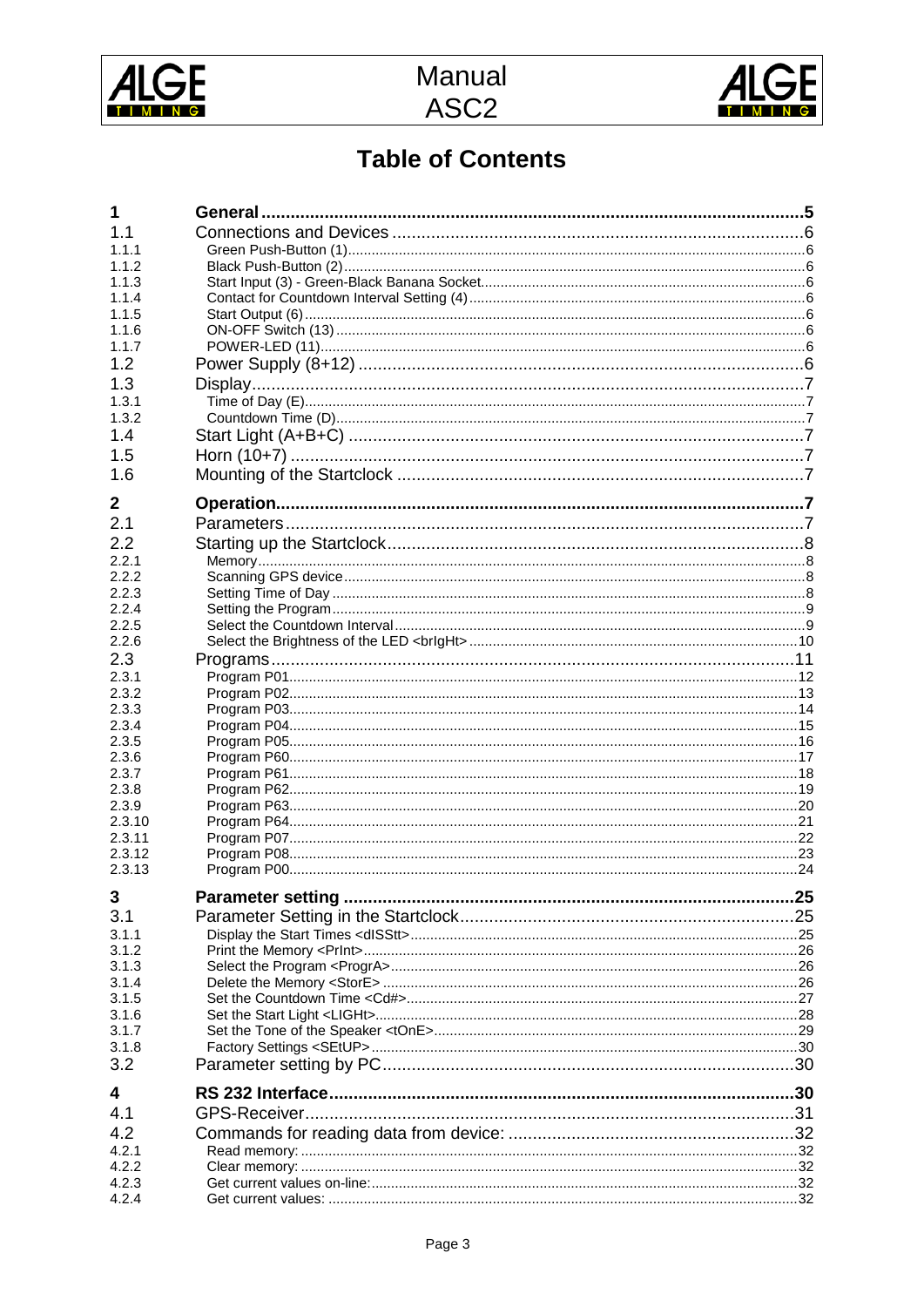



| 4.3   |    |
|-------|----|
| 4.3.1 |    |
| 4.3.2 |    |
| 4.3.3 |    |
| 4.3.4 |    |
| 4.3.5 |    |
| 4.3.6 |    |
| 4.3.7 |    |
| 438   |    |
| 5     | 34 |

# **Declaration of Conformity**

We declare that the following products comply with the requirements of the listed standards. Parts that we use in the product are CE certificated by the manufacturers and ALGE-TIMING GmbH does not change them.

#### We, ALGE-TIMING **GmbH Rotkreuzstrasse 39 A-6890 Lustenau**

Declare under our sole responsibility, that the display board:

# **ASC2**

is in conformity with the following standard(s) or other normative documents(s):

Safety: IEC 60950:1999 / EN 60950:2000 EN 60335-1:2002 + A11:2004 + A1:2004 + A12:2006 + A2:2006

EMC: EN55022:2006+A1:2007 EN55024:1998+A1:2001+A2:2003 EN61000 3-2:2006 EN61000 3-3:1995+A1:2001+A2:2005

#### **Additional Information:**

The product herewith complies with the requirements of the Low Voltage Directive 73/23/EEC, also the EMC Directive 2004/108EG and accordingly carries the CE-marking.

Lustenau, 30.11.2010 **ALGE-TIMING GmbH** 

Albert Vetter

Albert Vetter (General Manager)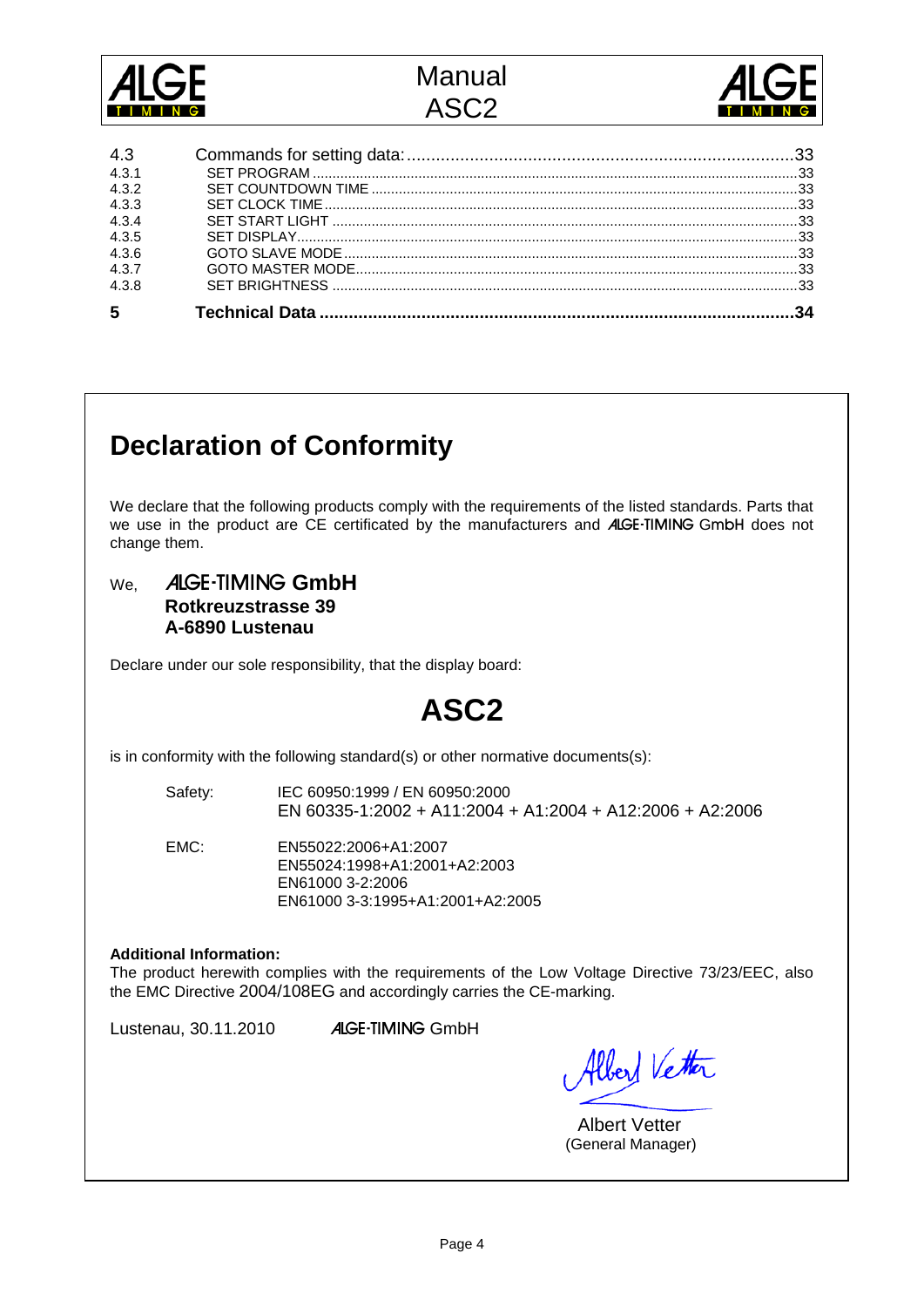



# <span id="page-4-0"></span>**1 General**

The startclock ASC2 is a device for sports with individual start and fixed countdown time. It helps the athletes and starters to organize the start procedure. There are several programs available to cover different sports. Each program has 9 different start interval times. An acoustic countdown, a start light and a visible countdown will help you to organize the start procedure.



![](_page_4_Figure_6.jpeg)

- A ........Red start light
- B ........Yellow start light
- C ........Green start light
- D ........Countdown clock with adjustable start intervals
- E ........Time of day clock with hours, minutes and seconds
- 1.........Green push-button
- 2.........Black push-button
- 3.........Start input (e.g. startgate for skiing) with green and black banana socket
- 4.........Connector for push-button for start interval setting
- 5.........RS232 interface
- 6.........Start output with banana sockets
- 7.........Socket to connect an external speaker
- 8.........External 12V power connection (12 15 VDC)
- 9.........Volume for speaker
- 10.......Horn for internal countdown speaker
- 11.......Battery condition and charging LEDs
- 12.......Mains connector to recharge internal battery of built in power pack (100-240VAC)
- 13.......On / Off switch
- 14.......Fuse 1.0 A for power supply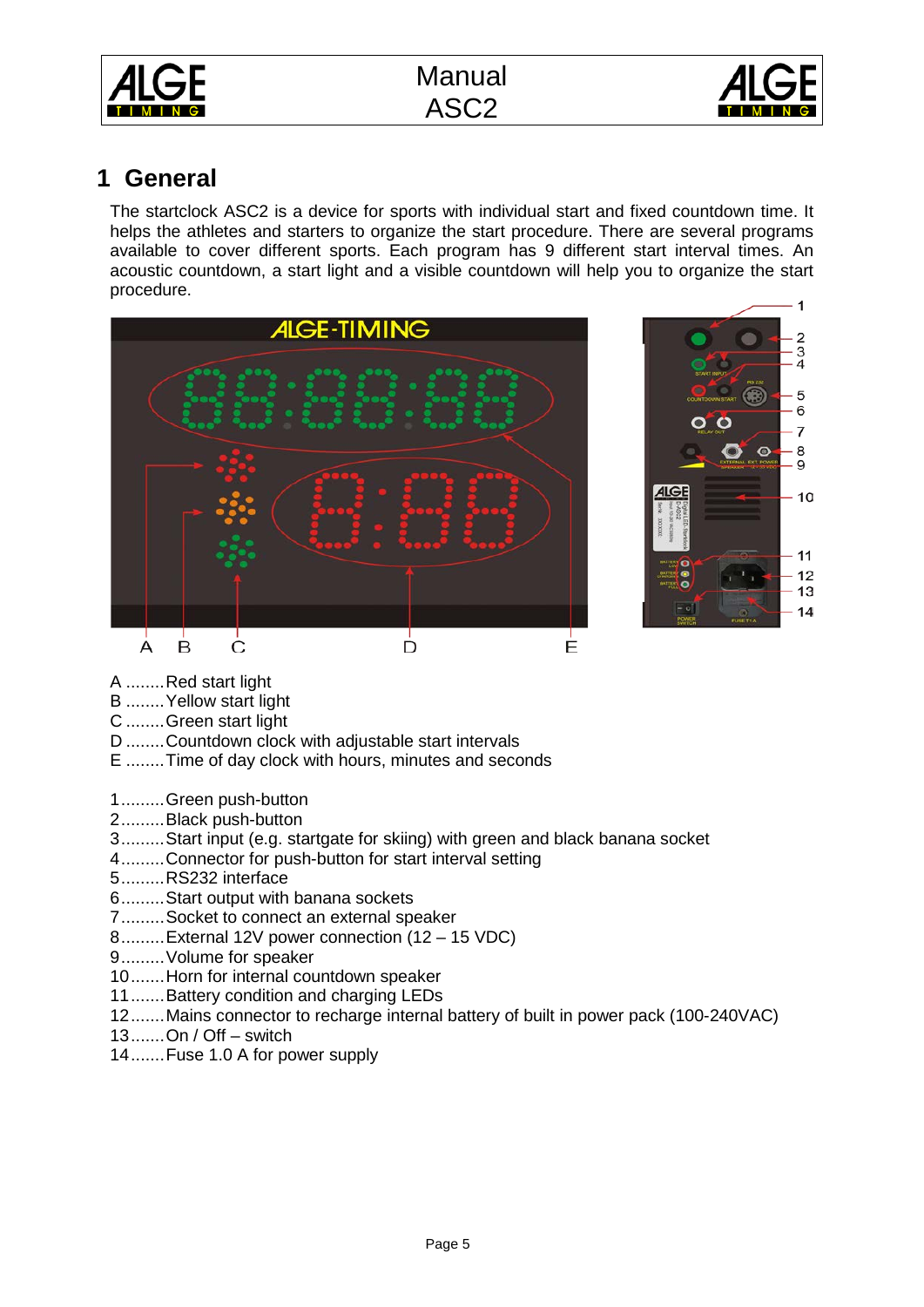![](_page_5_Picture_0.jpeg)

![](_page_5_Picture_2.jpeg)

### <span id="page-5-0"></span>**1.1 Connections and Devices**

#### <span id="page-5-1"></span>**1.1.1 Green Push-Button (1)**

The green push-button (1) is a manual start button. If you press this button it triggers a start impulse (same as getting a start impulse from start input (3)). Furthermore, the green pushbutton is used for settings. You can change the blinking parameters.

#### <span id="page-5-2"></span>**1.1.2 Black Push-Button (2)**

The black push-button (2) is to select the countdown time. If you press the black push-button during the standard operation it allows you to change the interval time. Furthermore, the black push-button is used to confirm parameters and move to other parameters.

#### <span id="page-5-3"></span>**1.1.3 Start Input (3) - Green-Black Banana Socket**

At this input channel you can connect a start device (e.g. startgate or photocell). It stores the start time and the led/leg time for the start. This time you can show on the time of day display, print on a printer or send to a PC by RS232.

Furthermore, this input channel is used to effect the synchronous start with another device. It receives an external impulse for synchronization or, if you press the green push-button for synchronization, it also outputs an impulse via this socket to another device.

#### <span id="page-5-4"></span>**1.1.4 Contact for Countdown Interval Setting (4)**

At this red and black banana socket (4), you can connect a push-button. With this pushbutton you can change the countdown interval. If you use the manual countdown, this pushbutton starts the manual countdown.

#### **Countdown Interval Setting:**

- Press the push-button for 3 seconds the time of day disappears from display (E).
- Cd#  $#$  = number from 0 to 9) is shown. The number is blinking.
- In the countdown display (D) the set countdown time is shown.
- Press the push-button (short) to change the selected countdown time.
- To confirm the new countdown time, press the push-button for 3 seconds and the startclock will go back to countdown mode with the new start interval.

#### <span id="page-5-5"></span>**1.1.5 Start Output (6)**

This connection sends an output impulse at the zero signal of the start interval. This impulse can be used e.g. to start another timing device (start impulse).

#### <span id="page-5-6"></span>**1.1.6 ON-OFF Switch (13)**

It switches the startclock on or off.

#### <span id="page-5-7"></span>**1.1.7 POWER-LED (11)**

The power LEDs are red, yellow and green. The LEDs show the following status

- Green......... battery full
- Yellow ........ charging (extern supply is connected)
- Red ........... low battery, device will switch off soon

### <span id="page-5-8"></span>**1.2 Power Supply (8+12)**

The power supply is built into the startclock. It has an input for 100-240V AC or 12 – 15 VDC. The start clock has an internal battery. Connected to the mains the battery loads.

| <b>Working Time:</b>  | approximately for 8 hours at 20 $\degree$ C or 5 hours at $-20\degree$ C |
|-----------------------|--------------------------------------------------------------------------|
| <b>Charging Time:</b> | about 20 hours with empty battery                                        |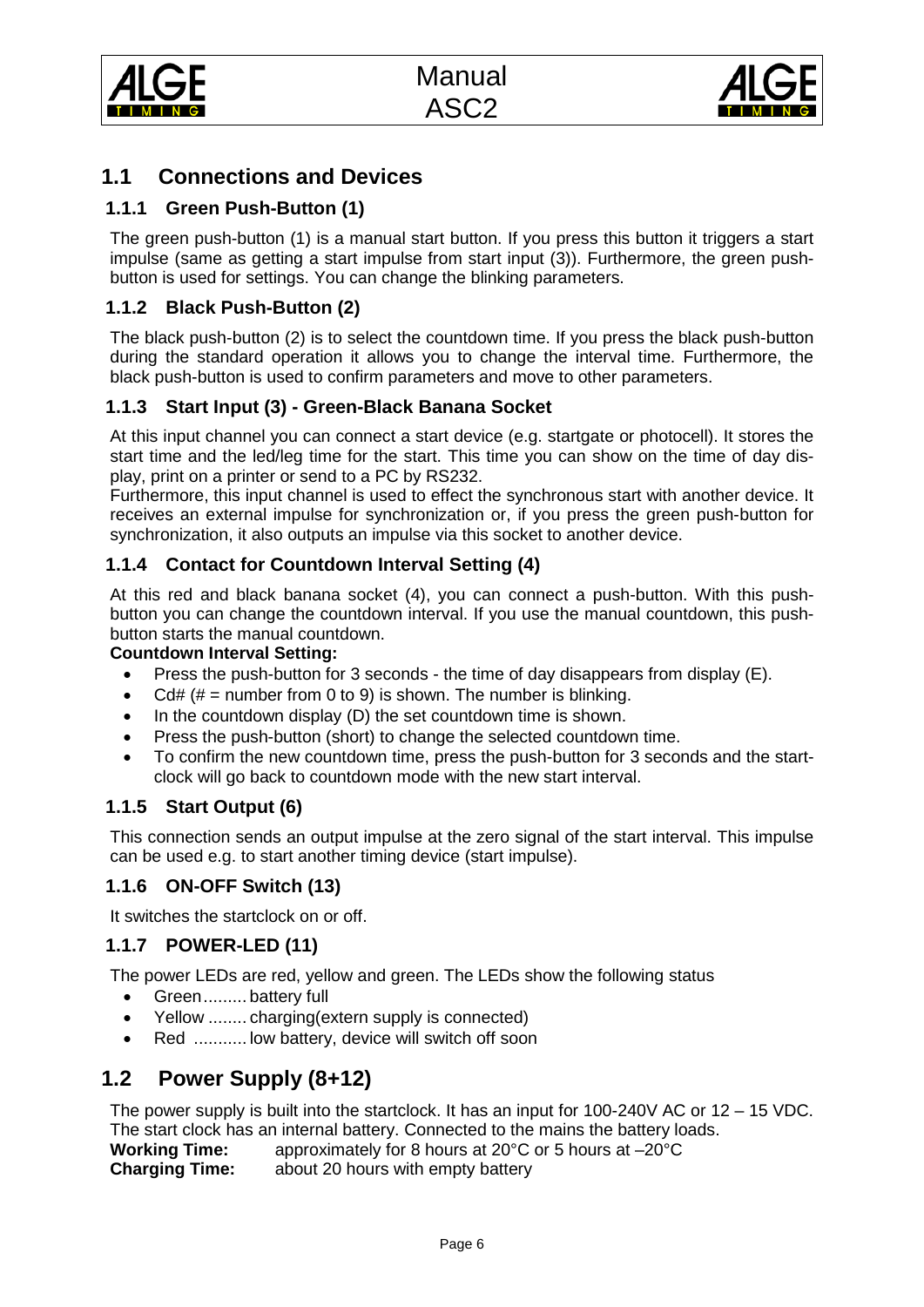![](_page_6_Picture_2.jpeg)

### <span id="page-6-0"></span>**1.3 Display**

#### <span id="page-6-1"></span>**1.3.1 Time of Day (E)**

- Figure height is 55 mm
- 6 green LED numbers, separated by a colon
- The display shows hours, minutes, and seconds (2 digits for seconds)

#### <span id="page-6-2"></span>**1.3.2 Countdown Time (D)**

- Figure height is 80 mm
- 3 red LED numbers, separated by a colon
- 3 digits for countdown

# <span id="page-6-3"></span>**1.4 Start Light (A+B+C)**

The start light has red (A), yellow (B), and green (C) LED clusters. The start light looks like a traffic light.

# <span id="page-6-4"></span>**1.5 Horn (10+7)**

The horn is used to release an acoustic signal of the countdown. This countdown normally lasts for the final 5 seconds. If the countdown takes longer than 10 seconds a warning tone can be released at 10 seconds. There are two frequencies for the countdown. The lower frequency is for warnings and the higher frequency for the start signal. Alternatively, it is possible to connect an external horn at socket (7).

# <span id="page-6-5"></span>**1.6 Mounting of the Startclock**

The startclock has two possibilities for mounting:

- 3/8 inch screw for tripod in the centre of bottom side
- Two straps to hang it at a wall

# <span id="page-6-6"></span>**2 Operation**

### <span id="page-6-7"></span>**2.1 Parameters**

diSStt.............display start times and led/leg-times PrInt...............print memory StorE..............select if you want to clear the memory PrOGrA..........select the program (from 00 to 99) LIgHt..............start light adjustment Horn##...........speaker tone (# = Lo for low tone or Hi for high tone) SEtUP............to clear the adjusted setup and reset to the standard parameters gPS................when using GPS - offset of GMT (Greenwich mean time)

![](_page_6_Picture_23.jpeg)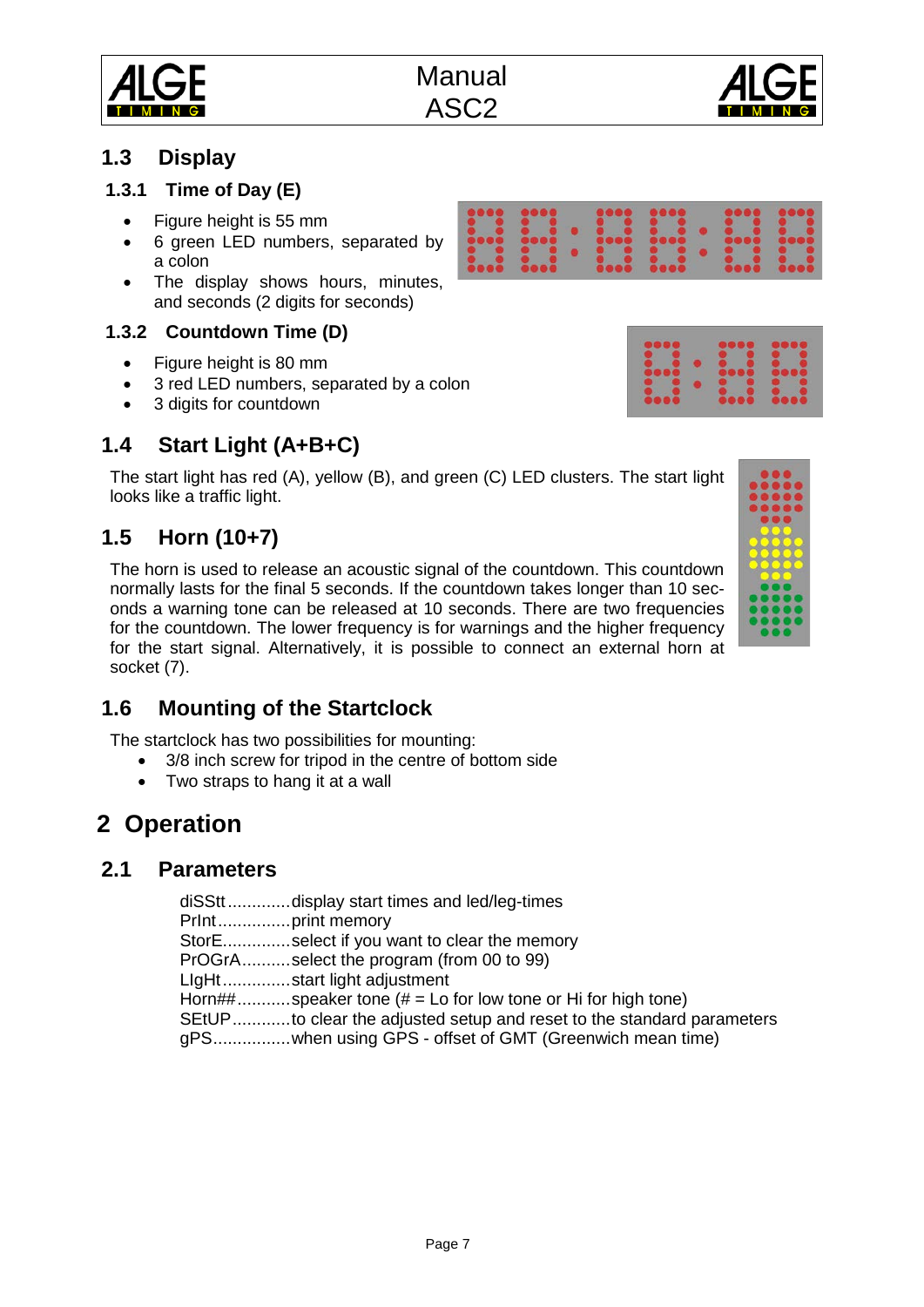![](_page_7_Picture_0.jpeg)

![](_page_7_Picture_2.jpeg)

### <span id="page-7-0"></span>**2.2 Starting up the Startclock**

Switch the startclock on with the On/Off-Switch (12).

#### <span id="page-7-1"></span>**2.2.1 Memory**

After the startclock is switched on you have the possibility to clear the memory.

- It shows <StorE> in the time of day display (E) and <YES> in the countdown display (D).
- With the green push-button (1) you switch between <YES> and <nO>
	- YES save memory
	- nO clear memory
- With the black push-button (2) you confirm the selection to clear or save the memory.

#### <span id="page-7-2"></span>**2.2.2 Scanning GPS device**

After the memory is cleared or saved, the message <SCAn gPS> is shown. Next 10 secs ASC2 scans the serial port to receive time of day from GPS device. The baud rate is 9600. If GPS device is connected, the ASC2 waits as long as it needs to receive proper time packet from GPS. After the time is received the ASC2 is ready to select the program.

To stop the GPS scanning press the black button (2). Now you can set the time of day manually.

#### **Attention:** If the wrong time of day is shown (e.g. 2

hours late), you have to adjust the offset to the GMT (Greenwich mean time). This is done in the parameter setup <gPS>.

#### <span id="page-7-3"></span>**2.2.3 Setting Time of Day**

When not finding any GPS the ASC2 switches to the manual setup for time of day. It shows the time of day in hours, minutes and seconds. The first digit blinks. Now you can set the time of day (see below).

- You can set the time of day only after you switch the startclock on.
- When the startclock is switched on it first scans for a GPS receiver and if it does not find any it shows the time of day after 10 seconds.
- The hours are blinking.
- With the green push-button (1) you can set the hours (0 to 23 hours).
- With the black push-button (2), you can switch from hours to minutes.
- With the green push-button (1), you can set the minutes (0 to 59 minutes).
- With the black push-button (2), you can switch from minutes to seconds.
- With the green push-button (1), you can set the seconds (0 to 59 seconds).
- With the black push-button (2), you can switch back to hours, etc.

![](_page_7_Picture_28.jpeg)

**ALGE-TIMING** 

![](_page_7_Picture_29.jpeg)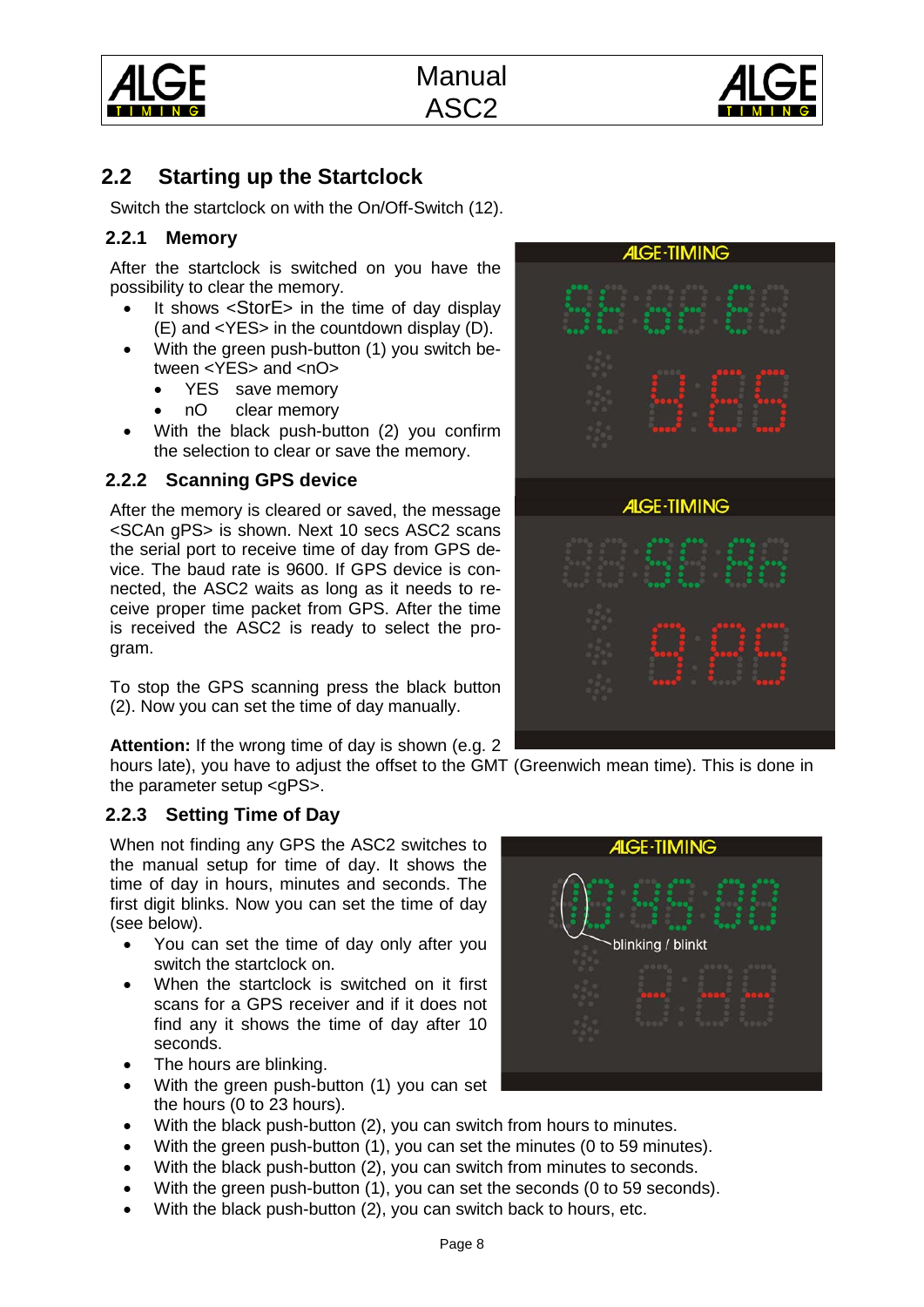![](_page_8_Picture_0.jpeg)

![](_page_8_Picture_2.jpeg)

- If you keep the black push-button (2) pressed for about 3 seconds, the time of day is set and ready for synchronization. In the countdown clock field SnC is shown.
- You synchronise with an impulse on the start input banana sockets (3) or by pressing the green push-button (1).
- When the time of day is started you can set the program you want to use.

#### <span id="page-8-0"></span>**2.2.4 Setting the Program**

- After the synchronization, the time of day display (E) shows the running time of day for five seconds.
- After five seconds the time of day disappears and <ProgrA> is shown in the time of day display (E).
- The countdown display (D) shows the last used program number (0 to 5).
- With the green push-button (1) you can select the program number.
- With the black push-button (2) you can confirm the selected program number.
- The startclock is now running in the selected program with the corresponding countdown interval 1.

#### <span id="page-8-1"></span>**2.2.5 Select the Countdown Interval**

As soon as the program is selected, you can change the countdown time at any time. When changing the countdown time the new countdown time is calculated. Zero point for the new countdown is always the zero tone of the last finished countdown.

If you select the countdown interval and do not change the interval time, the active countdown continues without showing in the display. The previous countdown only stops, when you select a new countdown.

The countdown interval can be selected in two different ways:

#### **a) Internal Black Push-button (2):**

- Press the black push-button (2) and  $Cdf# (# =$  number from 0 to 9) is shown in display (E). The number is blinking.
- In display (D) the set countdown time is shown.
- With the green push-button (1) you can select between 9 different pre-programmed countdown times.
- When the desired countdown time is shown in display (D) confirm with the black push-button (2).
- Display (E) shows the time of day and display (D) the countdown time. Zero of the new countdown time is the last finished zero time.

![](_page_8_Figure_23.jpeg)

![](_page_8_Picture_24.jpeg)

![](_page_8_Picture_25.jpeg)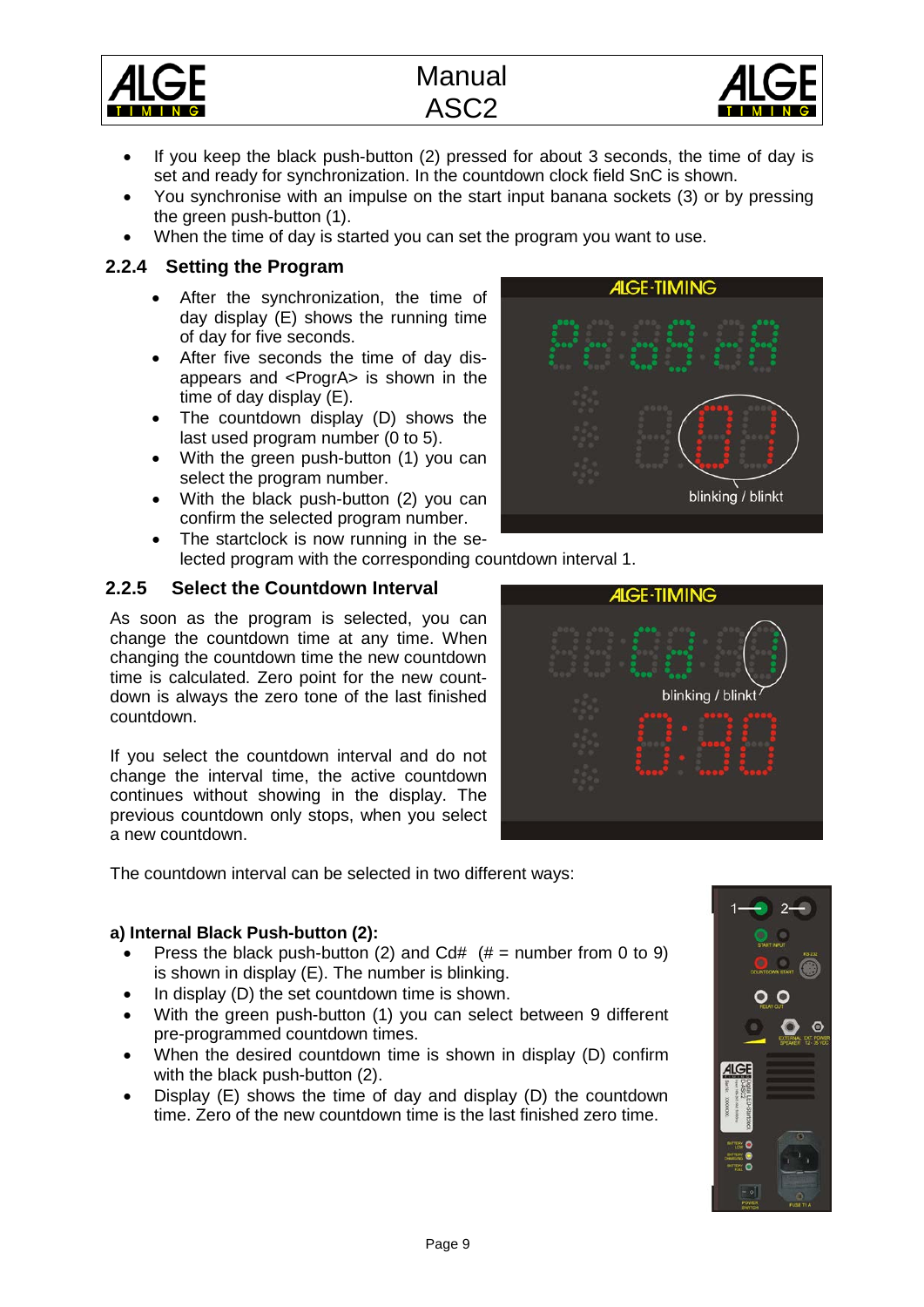![](_page_9_Picture_0.jpeg)

![](_page_9_Picture_2.jpeg)

#### **b) External push-button connected at red and black banana socket (4):**

- Press the push-button for 3 seconds until display (E) shows  $Cdf# = number from 0 to 9$ . The number is blinking.
- Display (D) shows the set countdown time.
- Press the push-button for changing the selected countdown time. You can select between 9 pre-programmed countdown times.
- When display (D) shows the countdown time you want to set do not press the push-button. After 3 seconds it is saved automatically.
- Time of day and running countdown are displayed. Zero of the new countdown time is the last finished zero time.

#### **c) Manual Countdown:**

If you select the manual countdown (e.g. program 06 and 00) you need an external push-button to start each countdown as shown in the picture on the right.

#### <span id="page-9-0"></span>**2.2.6 Select the Brightness of the LED <brIgHt>**

The startclock has 10 brightness levels for the LED. During breaks (e.g. between two runs for Alpine Skiing) you should save battery power by setting level off.

off ....LED off (power saving)

- 0 ......LED lowest level
- 5 ......LED medium level
- 9 ......LED highest level

4LGE-TIMING blinking / blinkt

If you select level off (power saving), the startclock does not show anything on the front face and also stops the acoustic output (sound off).

As soon as you press the internal black push button (2) or the external push-button connected at banana socket (4) it returns to the previously set brightness mode.

#### **a) Internal push-buttons:**

- Press the black push-button (2) for six seconds until the display  $(E)$
- shows <br />bright>.
- Set the brightness with the green push-button (1).
- Confirm the selected brightness with the black push-button (2).

![](_page_9_Picture_25.jpeg)

![](_page_9_Picture_26.jpeg)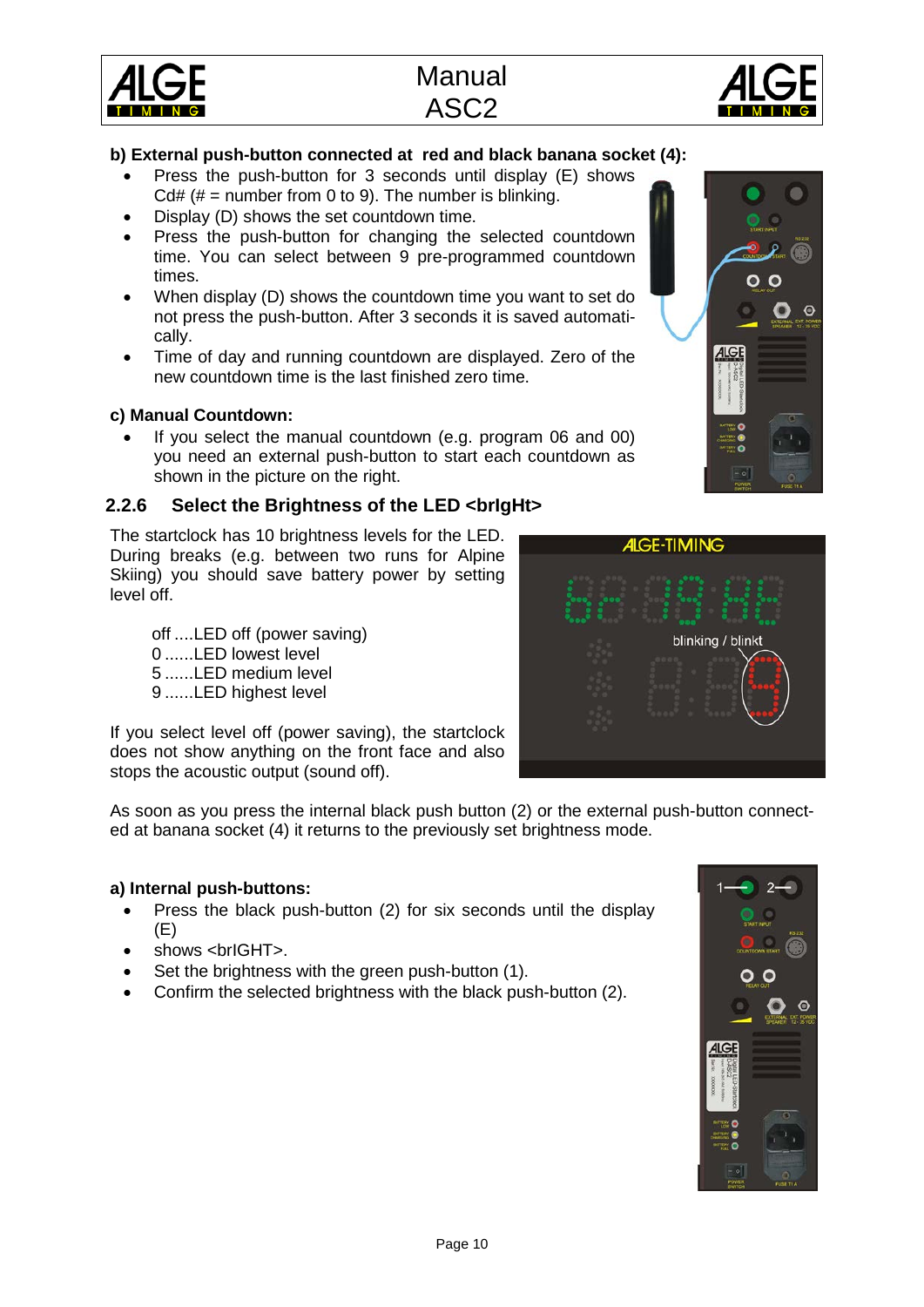![](_page_10_Picture_0.jpeg)

**Manual** ASC2

![](_page_10_Picture_2.jpeg)

#### **b) External push-button connected at red and black banana socket (4):**

- Press the push-button for six seconds until display (E)
- shows <bright>.
- Set the brightness by pushing the button.
- Confirm the selected brightness by pressing the button until
- display  $(E)$  shows the time of day.

![](_page_10_Picture_9.jpeg)

### <span id="page-10-0"></span>**2.3 Programs**

![](_page_10_Picture_11.jpeg)

#### **There are several programs available:**

Program 1 ..... 01....automatic countdown – Alpine Skiing – min. 30 sec. interval Program 2 ..... 02....automatic countdown – Cross Country Skiing – min. 30 sec. interval Program 3 ..... 03....automatic countdown – Car Racing Program 4 ..... 04....automatic countdown – Rally Program 5 ..... 05....automatic countdown – Individual start with short countdown times Program 60 ... 61....manual countdown – countdown reset possible Program 61 ... 61 .... manual countdown – countdown timeout possible Program 62 ... 62....manual countdown – countdown stopping possible Program 63 ... 63....manual countdown – before start with time of day, after start run time Program 64 ... 64....manual countdown – before start with 00:00:00, after start run time Program 7 ..... 07....automatic countdown – Alpine Skiing – min 15 sec. interval Program 8 ..... 08....automatic countdown – Cross Country Skiing – min. 15 sec. interval Program 0 ..... 00....manual horn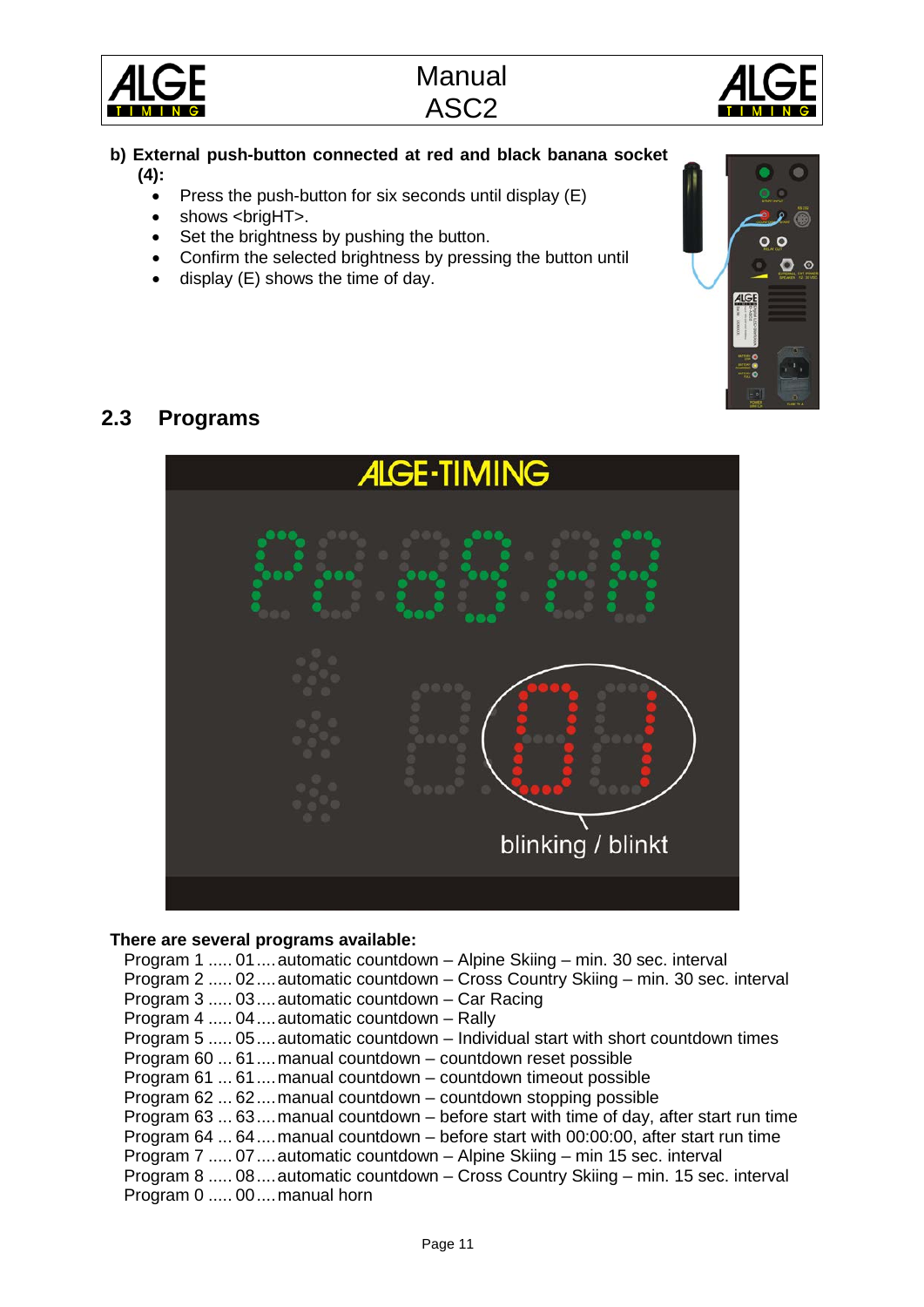![](_page_11_Picture_0.jpeg)

![](_page_11_Picture_2.jpeg)

#### <span id="page-11-0"></span>**2.3.1 Program P01**

The countdown starts to automatically count a new interval after the zero tone. The allowed start time is 5 seconds before or after the zero tone.

**Sports: Alpine Skiing**<br>**Green/Black Banana Socket (3):** start input by

**Countdown Intervals:** CD1 = 0:30 min

start input by external start trigger device (e.g. startgate, photocell) *Red/Black Banana Socket (4):* to connect a push-button for set countdown time *White Banana Socket (6):* output of start impulse (zero impulse) output of start impulse (zero impulse) CD2 = 0:40 min  $CD3 = 0:45$  min CD4 = 1:00 min  $CD5 = 1:15$  min  $CD6 = 1:30$  min CD7 = 1:40 min CD8 = 2:00 min  $CD9 = 2:30$ CD0 = Break

| Countdown   Display (D) |       | <b>Start</b><br><b>Light</b> | <b>Horn</b> |
|-------------------------|-------|------------------------------|-------------|
| 10                      | 10    | Red                          | low         |
| 9                       | 9     | Red                          | off         |
| 8                       | 8     | Red                          | off         |
| $\overline{7}$          | 7     | Red                          | off         |
| 6                       | 6     | Red                          | off         |
| 5                       | 5     | Green                        | low         |
| 4                       | 4     | Green                        | low         |
| 3                       | 3     | Green                        | low         |
| $\overline{2}$          | 2     | Green                        | low         |
| 1                       | 1     | Green                        | low         |
| 0                       | 0     | Green                        | high        |
| $-1$                    | -1    | Green                        | off         |
| $-2$                    | -2    | Green                        | off         |
| -3                      | -3    | Green                        | off         |
| $-4$                    | -4    | Green                        | off         |
| $-5$                    | -5    | Red                          | off         |
| -6                      | -6    | Red                          | off         |
| $-7$                    | -7    | Red                          | off         |
| -8                      | -8    | Red                          | off         |
| -9                      | -9    | Red                          | off         |
| -10                     | $-10$ | Red                          | off         |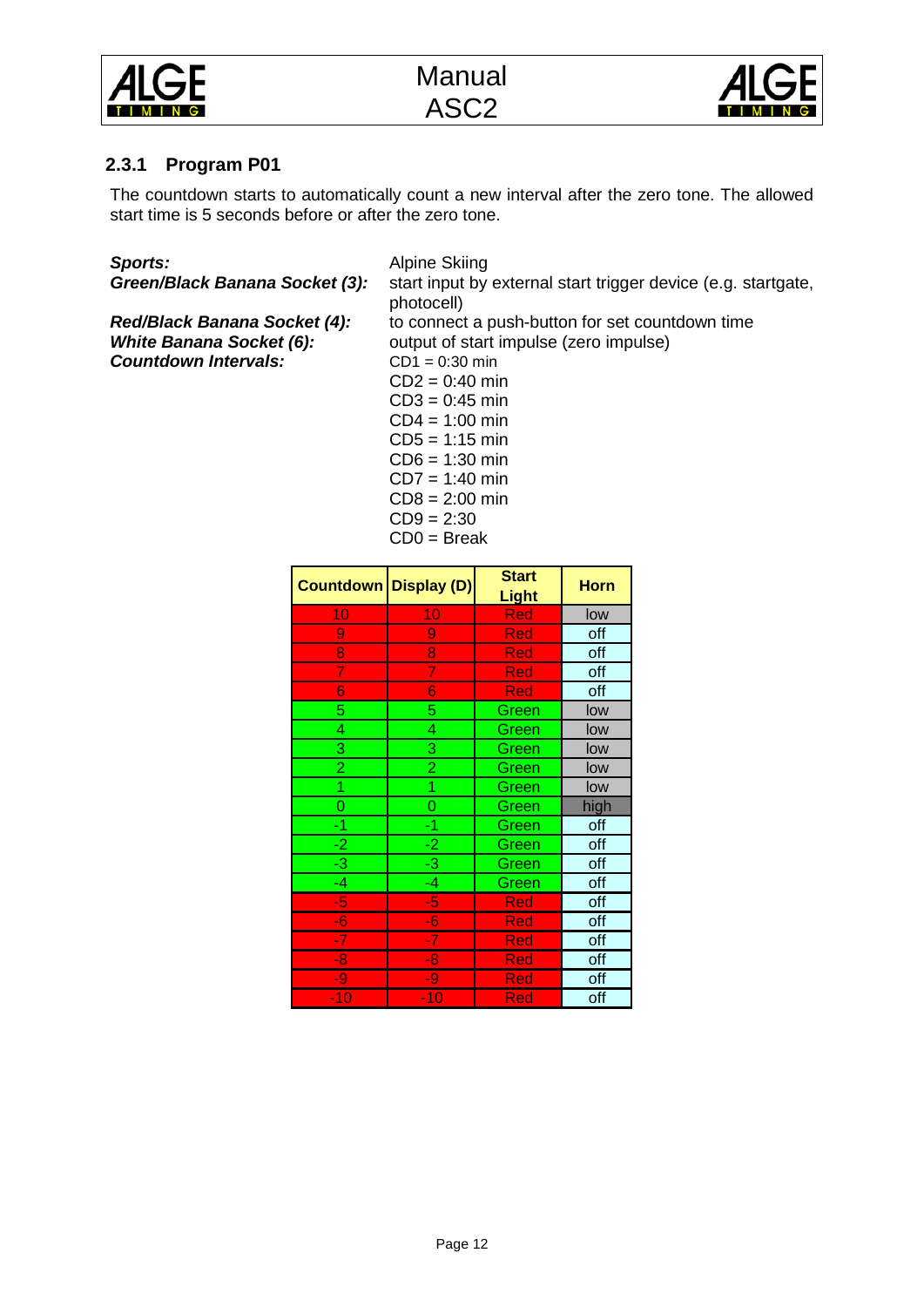![](_page_12_Picture_0.jpeg)

![](_page_12_Picture_2.jpeg)

#### <span id="page-12-0"></span>**2.3.2 Program P02**

The countdown starts to automatically count a new interval after the zero tone. The allowed start time is 3 seconds before or after the zero tone.

**Countdown Intervals:** CD1 = 0:30 min

**Sports:** Nordic Skiing – Cross Country<br>**Green/Black Banana Socket (3):** start input by external start trige start input by external start trigger device (e.g. startgate, photocell) *Red/Black Banana Socket (4):* to connect a push-button for setting countdown time<br>*White Banana Socket (6):* output of start impulse (zero impulse) output of start impulse (zero impulse) CD2 = 0:40 min  $CD3 = 0:45$  min CD4 = 1:00 min  $CD5 = 1:15$  min  $CD6 = 1:30$  min CD7 = 1:40 min CD8 = 2:00 min  $CD9 = 2:30$ 

|  | $CDO = Break$ |
|--|---------------|
|  |               |

| Countdown   Display (D) |                | <b>Start</b><br><b>Light</b> | <b>Horn</b> |
|-------------------------|----------------|------------------------------|-------------|
| $1\overline{0}$         | 10             | Red                          | low         |
| 9                       | 9              | Red                          | off         |
| 8                       | 8              | Red                          | off         |
| 7                       | 7              | Red                          | off         |
| 6                       | 6              | Red                          | off         |
| 5.                      | 5.             | Red                          | low         |
| 4                       | 4              | Red                          | low         |
| 3                       | 3              | Green                        | low         |
| $\overline{2}$          | $\overline{2}$ | Green                        | low         |
| 1                       | 1              | Green                        | low         |
| 0                       | 0              | Green                        | high        |
| $-1$                    | -1             | Green                        | off         |
| $-2$                    | $-2$           | Green                        | off         |
| -3                      | $-3$           | Red                          | off         |
| $-4$                    | -4             | Red                          | off         |
| $-5$                    | -5             | Red                          | off         |
| -6                      | -6             | Red                          | off         |
| $-7$                    | -7             | Red                          | off         |
| -8                      | -8             | Red                          | off         |
| -9                      | -9             | <b>Red</b>                   | off         |
| $-10$                   | $-10$          | Red                          | off         |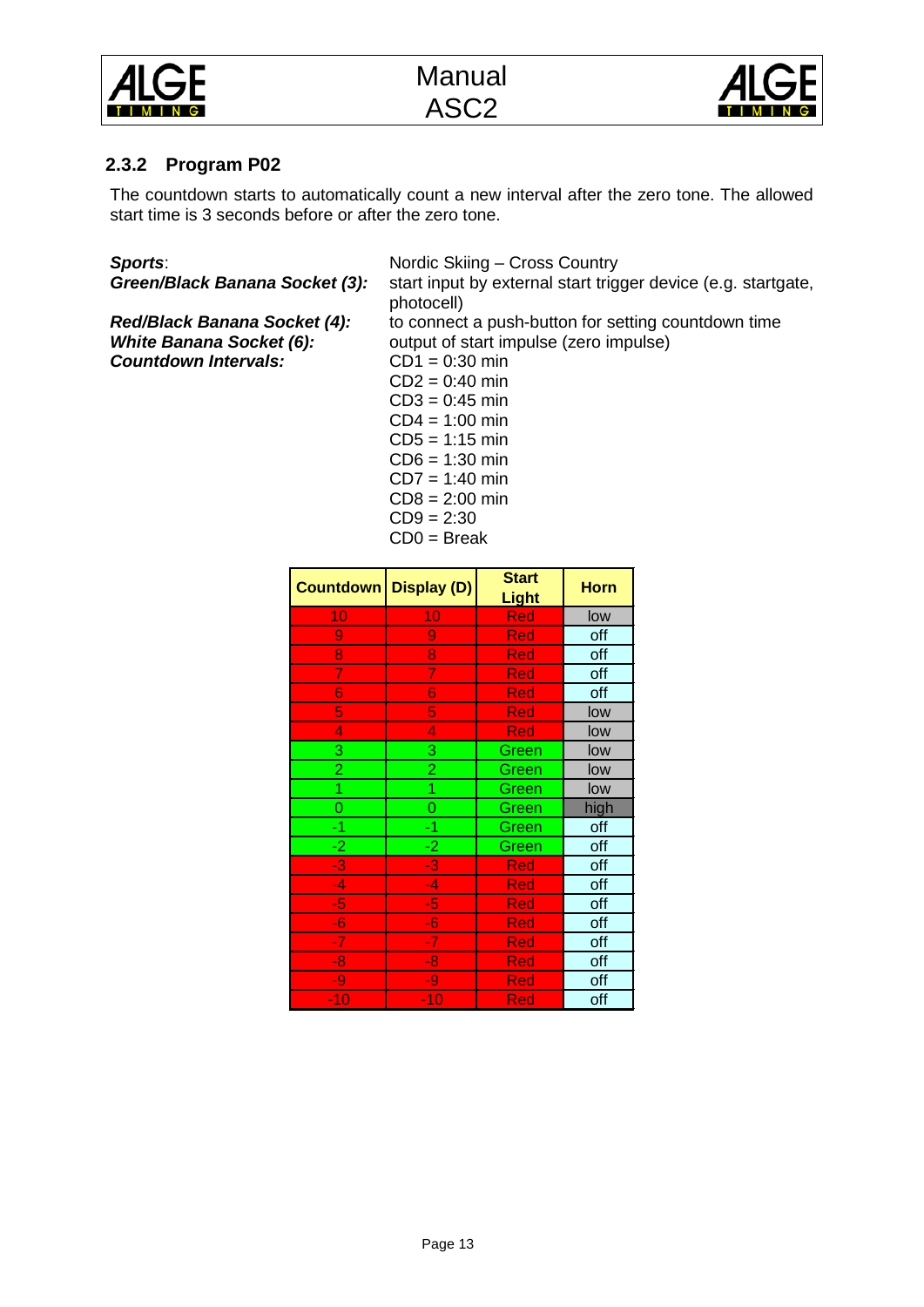![](_page_13_Picture_0.jpeg)

![](_page_13_Picture_2.jpeg)

#### <span id="page-13-0"></span>**2.3.3 Program P03**

The countdown starts to automatically count a new interval after the zero tone. The start light switches to green when the countdown reaches zero.

**Sports:** Car Racing<br>**Green/Black Banana Socket (3):** start input b

**Countdown Intervals:** CD1 = 0:30 min

start input by external start trigger device (e.g. startgate, photocell) *Red/Black Banana Socket (4):* to connect a push-button for setting countdown time *White Banana Socket (6):* 0 Output of start impulse (zero impulse) **Output of start impulse (zero impulse)**  $CD2 = 0:40$  min  $CD3 = 0:45$  min  $CD4 = 1:00$  min  $CD5 = 1:15$  min  $CD6 = 1:30$  min  $CD7 = 1:40$  min  $CD8 = 2:00$  min  $CD9 = 2:30$ CD0 = Break

| Countdown   Display (D) |                | <b>Start</b><br><b>Light</b> | <b>Horn</b> |
|-------------------------|----------------|------------------------------|-------------|
| 10                      | 10             | Red                          | low         |
| 9                       | 9              | Red                          | off         |
| 8                       | 8              | Red                          | off         |
| 7                       | 7              | Red                          | off         |
| 6                       | 6              | Red                          | off         |
| 5                       | 5.             | Red                          | low         |
| 4                       | 4              | Red                          | low         |
| 3                       | 3              | Yellow                       | low         |
| $\overline{2}$          | $\overline{2}$ | Yellow                       | low         |
| $\overline{1}$          | $\overline{1}$ | Yellow                       | low         |
| 0                       | 0              | Green                        | high        |
| $-1$                    | $-1$           | Green                        | off         |
| $-2$                    | $-2$           | Green                        | off         |
| ٠J                      | $-3$           | Green                        | off         |
| $-4$                    | $-4$           | Green                        | off         |
| $-5$                    | $-5$           | Green                        | off         |
| $-6$                    | $-6$           | Green                        | off         |
| $-7$                    | $-7$           | Green                        | off         |
| -8                      | -8             | Green                        | off         |
| -9                      | -9             | Green                        | off         |
| $-10$                   | $-10$          | Red                          | off         |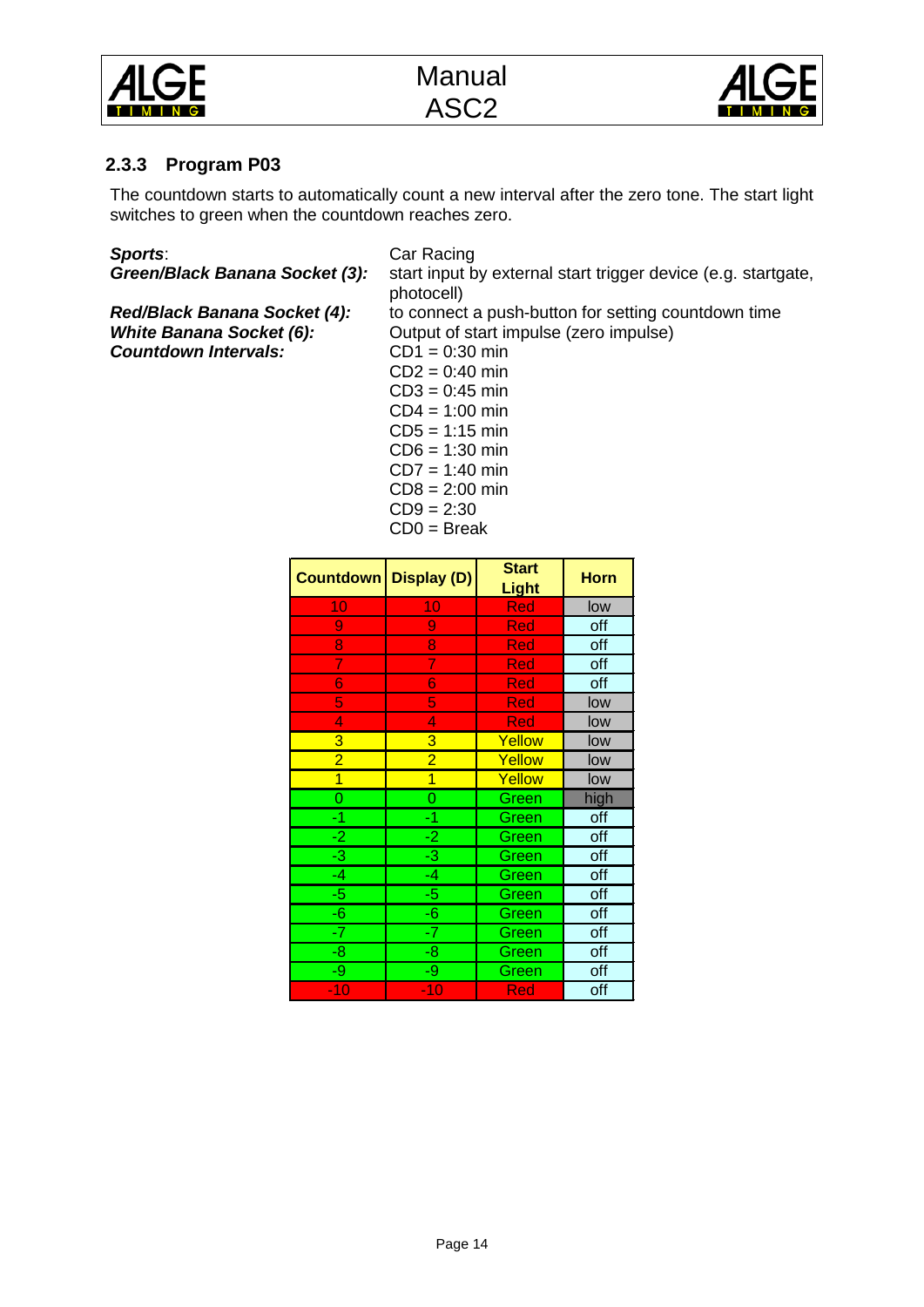![](_page_14_Picture_0.jpeg)

![](_page_14_Picture_2.jpeg)

#### <span id="page-14-0"></span>**2.3.4 Program P04**

The countdown starts to automatically count a new interval after the zero tone. The start light switches to green when the countdown reaches zero. The countdown counts as far as  $-20$ seconds.

**Sports:** Rally<br>**Green/Black Banana Socket (3):** start

**Countdown Intervals:** 

start input from external start trigger device (e.g. startgate, photocell) *Red/Black Banana Socket (4):* to connect a push-button for setting countdown time<br>*White Banana Socket (6):* Output of start impulse (zero impulse) Output of start impulse (zero impulse)<br>CD1 = 0:30 min  $CD2 = 0:40$  min  $CD3 = 0:45$  min  $CD4 = 0:50$  min  $CD5 = 1:00$  min

┓

 $CD6 = 1:15$  min CD7 = 1:30 min

# $CD8 = 1:45$  min

CD9 = 2:00 min

| $CD0 = B$ reak |  |  |
|----------------|--|--|
|                |  |  |

|                         | <b>Countdown   Display (D)</b> | <b>Start</b><br><b>Light</b> | <b>Horn</b>             |
|-------------------------|--------------------------------|------------------------------|-------------------------|
| 10                      | 10                             | Red                          | low                     |
| 9                       | 9                              | Red                          | off                     |
| $\overline{8}$          | 8                              | Red                          | $\overline{off}$        |
| 7                       | 7                              | Red                          | off                     |
| 6                       | 6                              | Red                          | off                     |
| 5                       | 5                              | Yellow                       | low                     |
| $\overline{4}$          | $\overline{4}$                 | Yellow                       | low                     |
| 3                       | 3                              | Yellow                       | low                     |
| $\overline{2}$          | $\overline{2}$                 | Yellow                       | low                     |
| $\overline{1}$          | $\overline{1}$                 | Yellow                       | low                     |
| 0                       | 0                              | Green                        | high                    |
| -1                      | -1                             | Green                        | off                     |
| -2                      | $\overline{-2}$                | Green                        | off                     |
| $\overline{\mathbf{3}}$ | $\overline{\mathbf{3}}$        | Green                        | off                     |
| $\overline{A}$          | $\overline{\mathcal{A}}$       | Green                        | off                     |
| $-5$                    | $-5$                           | Green                        | off                     |
| $-\overline{6}$         | $-6$                           | Green                        | $\overline{\text{off}}$ |
| 7                       | $\frac{1}{-7}$                 | Green                        | off                     |
| $-8$                    | -8                             | Green                        | off                     |
| -9                      | -9                             | Green                        | off                     |
| $-10$                   | $-10$                          | Green                        | off                     |
| $-11$                   | $-11$                          | Green                        | off                     |
| $-12$                   | $-12$                          | Green                        | off                     |
| $-13$                   | $-13$                          | Green                        | off                     |
| $-14$                   | $-14$                          | Green                        | off                     |
| $-15$                   | $-15$                          | Green                        | off                     |
| $-16$                   | $-16$                          | Green                        | $\overline{\text{off}}$ |
| $-17$                   | $-17$                          | Green                        | off                     |
| $-18$                   | $-18$                          | Green                        | off                     |
| $-19$                   | $-19$                          | Green                        | off                     |
| $-20$                   | $-20$                          | Red                          | off                     |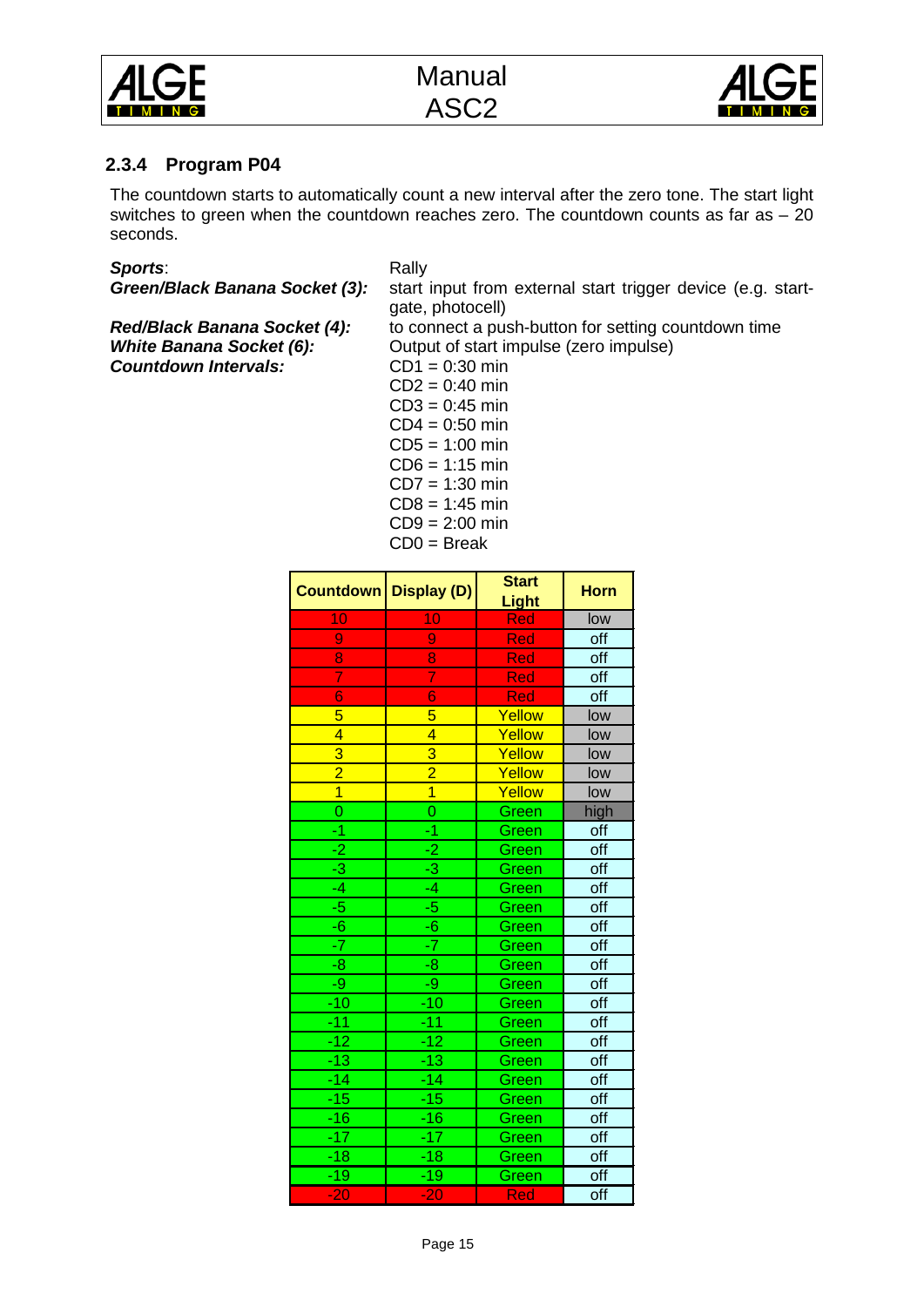![](_page_15_Picture_0.jpeg)

![](_page_15_Picture_2.jpeg)

### <span id="page-15-0"></span>**2.3.5 Program P05**

This is a simple repeatable countdown program that shows red before the zero tone and green for two seconds after the zero tone. The minimum countdown time is 3 seconds.

| <b>Sports:</b>                  | Individual start with short countdown times                                     |                  |  |
|---------------------------------|---------------------------------------------------------------------------------|------------------|--|
| Green/Black Banana Socket (3):  | start input from external start trigger device (e.g. start-<br>gate, photocell) |                  |  |
| Red/Black Banana Socket (4):    | to connect a push-button for setting countdown time                             |                  |  |
| <b>White Banana Socket (6):</b> | output of start impulse (zero impulse)                                          |                  |  |
| <b>Countdown Intervals:</b>     | $CD1 = 0:05$ min                                                                | $CD6 = 0:40$ min |  |
|                                 | $CD2 = 0:10$ min                                                                | $CD7 = 0:45$ min |  |
|                                 | $CD3 = 0:15$ min                                                                | $CD8 = 1:00$ min |  |
|                                 | $CD4 = 0:20$ min                                                                | $CD9 = 1:30$ min |  |
|                                 | $CD5 = 0:30$ min                                                                | $CDO = Break$    |  |

#### **Intervals of 3 and 6 seconds:**

| <b>Countdown</b> Display (D) | <b>Start</b><br>Light | <b>Horn</b> |
|------------------------------|-----------------------|-------------|
|                              | Red                   | off         |
|                              | Red                   | off         |
|                              | Red                   | off         |
|                              | Green                 | high        |
| next interval next interval  | Green                 | off         |

#### **Intervals between 7 and 11 seconds:**

| <b>Countdown</b> Display (D)  |   | <b>Start</b><br>Light | <b>Horn</b> |
|-------------------------------|---|-----------------------|-------------|
| 5                             | 5 | Red                   | low         |
|                               |   | Red                   | low         |
| 2                             | 2 | Red                   | low         |
| 2                             | 2 | Red                   | low         |
|                               |   | Red                   | low         |
|                               |   | Green                 |             |
| next interval I next interval |   | Green                 | ∩ff         |

*Intervals over 12 seconds:*

| <b>Countdown   Display (D)</b> |                | <b>Start</b><br>Light | <b>Horn</b> |
|--------------------------------|----------------|-----------------------|-------------|
| 10                             | 10             | <b>Red</b>            | low         |
| 9                              | 9              | Red                   | off         |
| 8                              | 8              | <b>Red</b>            | off         |
|                                | 7              | Red                   | off         |
| 6                              | 6              | Red                   | off         |
| 5                              | 5              | Red                   | low         |
| 4                              | 4              | Red                   | low         |
| 3                              | 3              | <b>Red</b>            | low         |
| $\overline{2}$                 | $\overline{2}$ | <b>Red</b>            | low         |
| 1                              | 4              | Red                   | low         |
|                                |                | Green                 | high        |
| next interval I next interval  |                | Green                 | off         |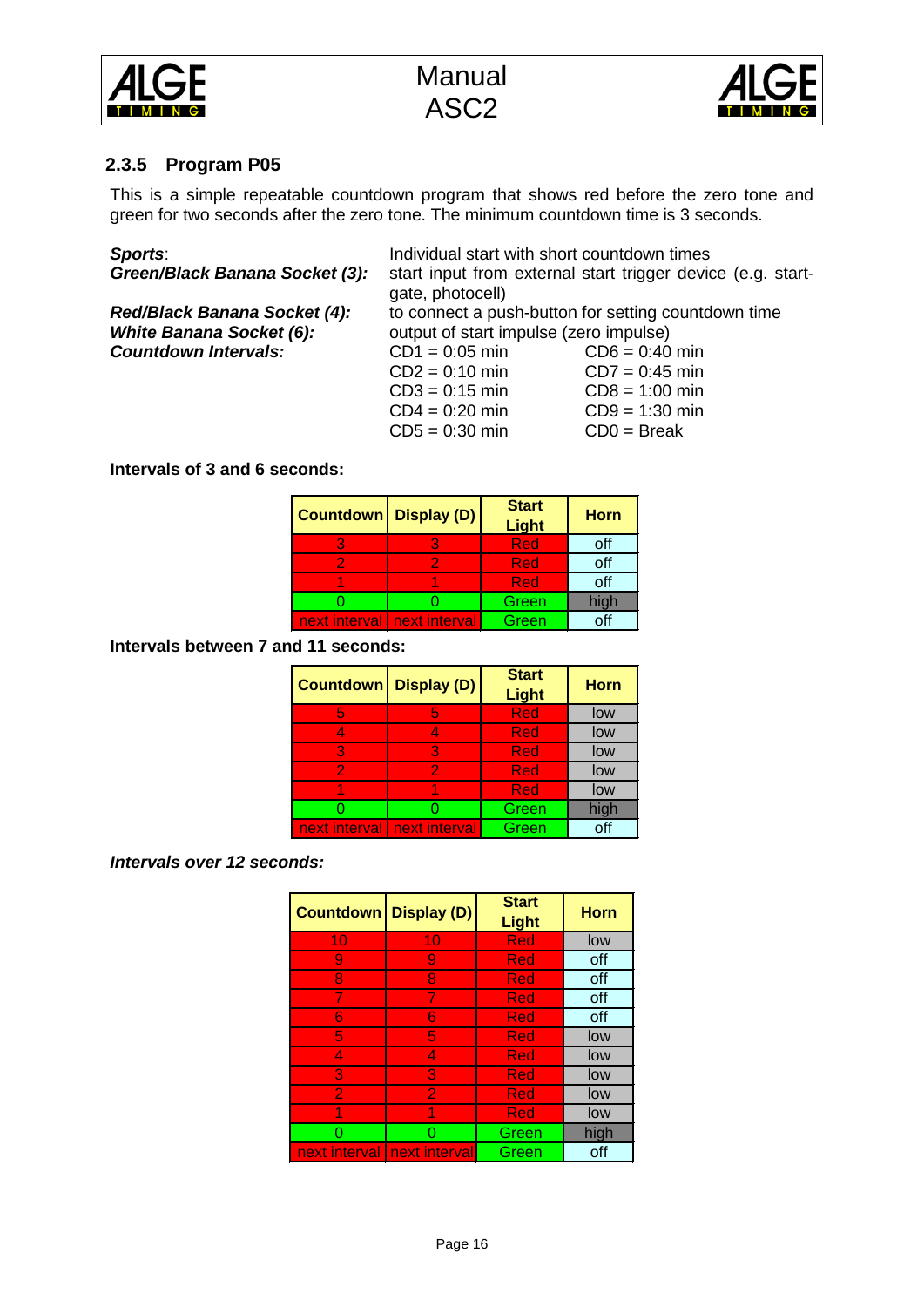![](_page_16_Picture_0.jpeg)

![](_page_16_Picture_2.jpeg)

#### <span id="page-16-0"></span>**2.3.6 Program P60**

The countdown starts to count down from an adjustable interval time after pressing the pushbutton (externally connected to red/black banana socket (4)). The start light switches to green when the countdown reaches zero. After the countdown is at -10 no light and no countdown time is displayed (only time of day).

If you press during the countdown the external push-button again it will reset the countdown.

**Red/Black Banana Socket (4):** to connect push-button for activating start **White Banana Socket (6):** output of start impulse (zero impulse) **Countdown Intervals:** 

**Sports:** Mass Start with Countdown for any Sport Green/Black Banana Socket (3): start input from external start trigger dev

start input from external start trigger device (e.g. startgate, photocell)

output of start impulse (zero impulse)

| $CD1 = 0:10$ min | $CD6 = 0:40$ min |
|------------------|------------------|
| $CD2 = 0:15$ min | $CD7 = 0:45$ min |
| $CD3 = 0:20$ min | $CD8 = 1:00$ min |
| $CD4 = 0:25$ min | $CD9 = 1:30$ min |
| $CD5 = 0:30$ min | $CDO = Break$    |
|                  |                  |

| <b>Countdown</b> | <b>Display</b> | <b>Start</b><br>Light | <b>Horn</b> |
|------------------|----------------|-----------------------|-------------|
| 10               | 10             | Red                   | low         |
| 9                | 9              | Red                   | off         |
| 8                | 8              | Red                   | off         |
| 7                | 7              | Red                   | off         |
| 6                | 6              | Red                   | off         |
| 5                | 5              | Red                   | low         |
| 4                | 4              | Red                   | low         |
| 3                | 3              | Yellow                | low         |
| $\overline{2}$   | $\overline{2}$ | Yellow                | low         |
| $\overline{1}$   | $\overline{1}$ | Yellow                | low         |
| 0                | 0              | Green                 | high        |
| -1               | -1             | Green                 | off         |
| $-2$             | $-2$           | Green                 | off         |
| -3               | -3             | Green                 | off         |
| $-4$             | $-4$           | Green                 | off         |
| $-5$             | -5             | Green                 | off         |
| $-6$             | -6             | Green                 | off         |
| $-7$             | $-7$           | Green                 | off         |
| -8               | -8             | Green                 | off         |
| -9               | -9             | Green                 | off         |
| $-10$            | $-10$          | Red                   | off         |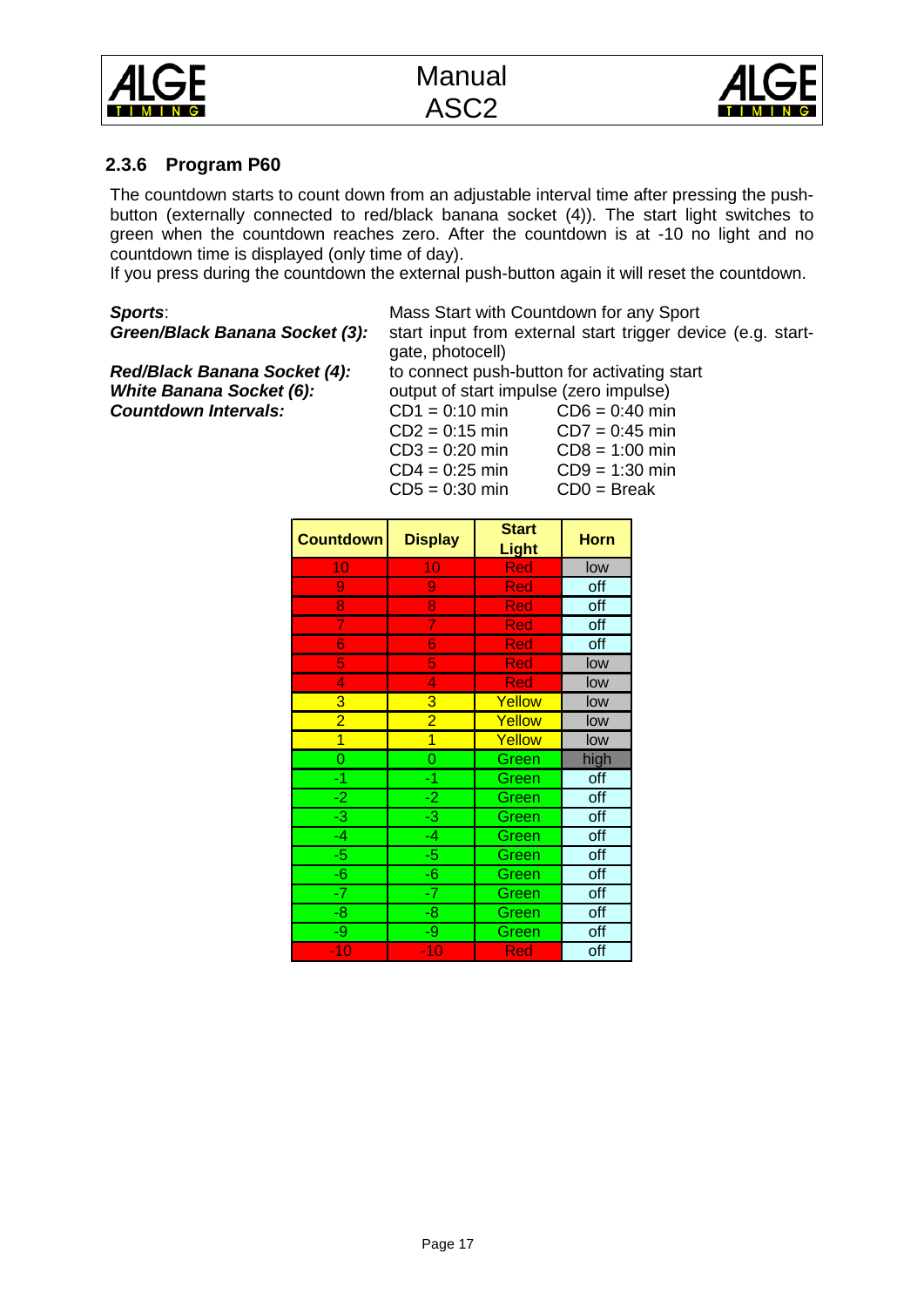![](_page_17_Picture_0.jpeg)

![](_page_17_Picture_2.jpeg)

#### <span id="page-17-0"></span>**2.3.7 Program P61**

The countdown starts to count down from an adjustable interval time after pressing the pushbutton (externally connected to red/black banana socket (4)). The start light switches to green when the countdown reaches zero. After the countdown is at -10 no light and no countdown time is displayed (only time of day).

If you press during the countdown the external push button again it stops the countdown (timeout). Push the button again and the countdown will continue.

*Green/Black Banana Socket (3):* start input from external start trigger device (e.g. start-

**Sports:** Sports: Mass Start with Countdown for any Sport

gate, photocell) *Red/Black Banana Socket (4):* to connect push-button for activating start *White Banana Socket (6):* output of start impulse (zero impulse)

*White Banana Socket (6):* output of start impulse (zero impulse) **Countdown Intervals:** C<br>C

| UDT = 0.TU MIN           | $U$ DO = 0.40 MIII |
|--------------------------|--------------------|
| $CD2 = 0:15 \text{ min}$ | $CD7 = 0:45$ min   |
| $CD3 = 0:20$ min         | $CD8 = 1:00$ min   |
| $CD4 = 0:25$ min         | $CD9 = 1:30$ min   |
| $CD5 = 0:30$ min         | $CD0 = Break$      |
|                          |                    |

| <b>Countdown</b> | <b>Display</b> | <b>Start</b><br><b>Light</b> | <b>Horn</b> |
|------------------|----------------|------------------------------|-------------|
| 10               | 10             | Red                          | low         |
| 9                | 9              | Red                          | off         |
| 8                | 8              | Red                          | off         |
| 7                | 7              | Red                          | off         |
| 6                | 6              | Red                          | off         |
| 5.               | 5.             | Red                          | low         |
| 4                | 4              | Red                          | low         |
| 3                | 3              | Yellow                       | low         |
| $\overline{2}$   | $\overline{2}$ | Yellow                       | low         |
| 1                | $\overline{1}$ | Yellow                       | low         |
| 0                | 0              | Green                        | high        |
| -1               | -1             | Green                        | off         |
| $-2$             | $-2$           | Green                        | off         |
| -3               | -3             | Green                        | off         |
| $-4$             | -4             | Green                        | off         |
| $-5$             | $-5$           | Green                        | off         |
| -6               | -6             | Green                        | off         |
| $-7$             | $-7$           | Green                        | off         |
| -8               | -8             | Green                        | off         |
| -9               | -9             | Green                        | off         |
| $-10$            | $-10$          | Red                          | off         |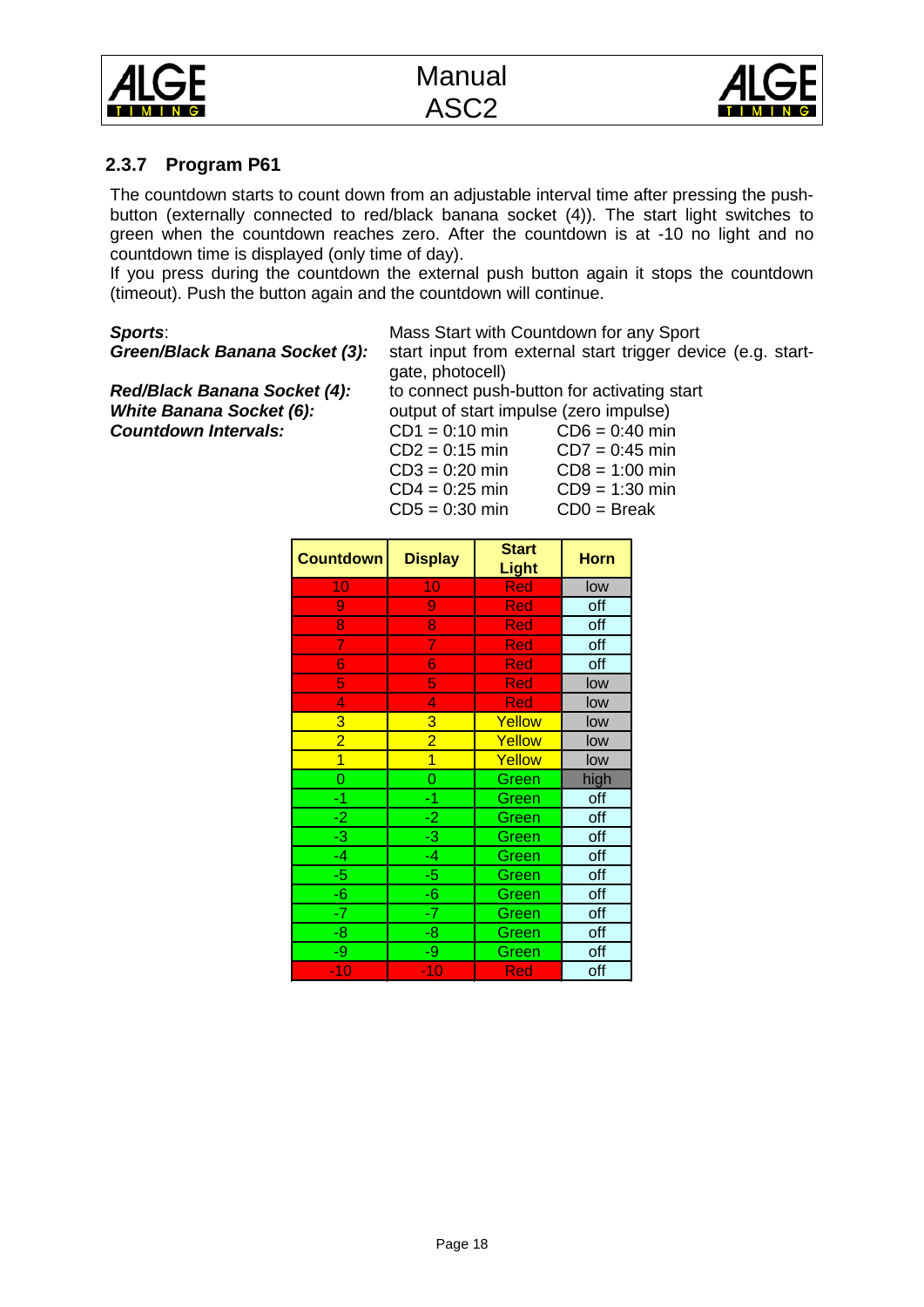![](_page_18_Picture_0.jpeg)

![](_page_18_Picture_2.jpeg)

#### <span id="page-18-0"></span>**2.3.8 Program P62**

The countdown starts to count down from an adjustable interval time after pressing the pushbutton (externally connected to red/black banana socket (4)). The start light switches to green when the countdown reaches zero. After the countdown is at -10 no light and no countdown time is displayed (only time of day).

If you press during the countdown the external push button again it stops the countdown and shows the time of day only. If you press the external push button again it starts a new countdown.

**Sports:** Mass Start with Countdown for any Sport Green/Black Banana Socket (3): start input from external start trigger dev

start input from external start trigger device (e.g. startgate, photocell)

*White Banana Socket (6):* **Countdown Intervals:** 

*Red/Black Banana Socket (4):* to connect push-button for activating start

| output of start impulse (zero impulse) |  |  |  |
|----------------------------------------|--|--|--|
| $CD6 = 0:40$ min                       |  |  |  |
| $CD7 = 0:45$ min                       |  |  |  |
| $CD8 = 1:00$ min                       |  |  |  |
| $CD9 = 1:30$ min                       |  |  |  |
| $CDO = Break$                          |  |  |  |
|                                        |  |  |  |

| <b>Countdown</b> | <b>Display</b> | <b>Start</b><br><b>Light</b> | <b>Horn</b> |
|------------------|----------------|------------------------------|-------------|
| 10               | 10             | Red                          | low         |
| 9.               | 9              | Red                          | off         |
| 8                | 8              | Red                          | off         |
| 7                | 7              | Red                          | off         |
| 6                | 6              | Red                          | off         |
| 5                | 5              | Red                          | low         |
| 4                | 4              | Red                          | low         |
| 3                | 3              | Yellow                       | low         |
| $\overline{2}$   | $\overline{2}$ | Yellow                       | low         |
| $\overline{1}$   | $\overline{1}$ | Yellow                       | low         |
| 0                | 0              | Green                        | high        |
| -1               | -1             | Green                        | off         |
| $-2$             | $-2$           | Green                        | off         |
| -3               | $-3$           | Green                        | off         |
| $-4$             | $-4$           | Green                        | off         |
| -5               | -5             | Green                        | off         |
| $-6$             | $-6$           | Green                        | off         |
| $-7$             | $-7$           | Green                        | off         |
| -8               | -8             | Green                        | off         |
| -9               | -9             | Green                        | off         |
| $-10$            | $-10$          | Red                          | off         |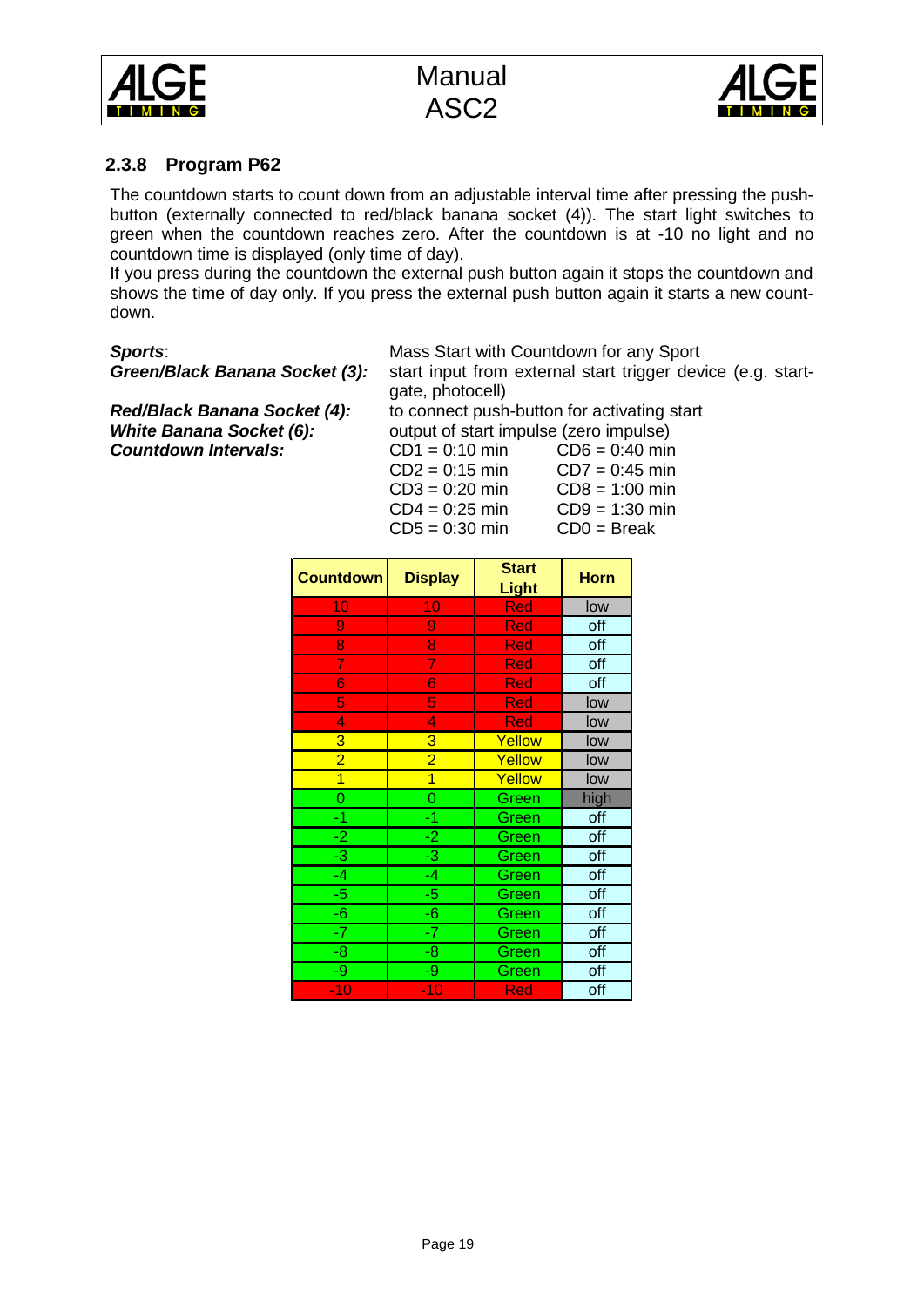![](_page_19_Picture_0.jpeg)

![](_page_19_Picture_2.jpeg)

#### <span id="page-19-0"></span>**2.3.9 Program P63**

After the synchronization the display (E) shows the time of day. The countdown starts to count down from an adjustable interval time after pressing the push-button (externally connected to red/black banana socket (4)). At zero the display (E) shows switches to the run time instead of the time of day. The start light switches to green when the countdown reaches zero. After the countdown is at -10 no light and no countdown time is displayed (only time of day).

If you press during the countdown the external push button again it stops the countdown and starts a new countdown.

**Sports:** Mass Start with Countdown for any Sport Green/Black Banana Socket (3): start input from external start trigger dev

start input from external start trigger device (e.g. startgate, photocell) **Red/Black Banana Socket (4):** to connect push-button for activating start **White Banana Socket (6):** output of start impulse (zero impulse) output of start impulse (zero impulse) *Countdown Intervals:* CD1 = 0:10 min CD6 = 0:40 min  $CD2 = 0:15$  min  $CD7 = 0:45$  min  $CD3 = 0:20$  min  $CD8 = 1:00$  min<br> $CD4 = 0:25$  min  $CD9 = 1:30$  min  $CD4 = 0:25$  min  $CD5 = 0:30$  min  $CD0 =$  Break

| <b>Countdown</b> | <b>Display</b>  | <b>Start</b><br>Light | <b>Horn</b> |
|------------------|-----------------|-----------------------|-------------|
| 10               | 10              | Red                   | low         |
| 9                | 9.              | Red                   | off         |
| 8                | 8               | Red                   | off         |
| 7                | 7               | Red                   | off         |
| 6                | 6               | Red                   | off         |
| 5                | 5               | Red                   | low         |
| 4                | 4               | Red                   | low         |
| 3                | 3               | Yellow                | low         |
| $\overline{2}$   | $\overline{2}$  | Yellow                | low         |
| $\overline{1}$   | $\overline{1}$  | Yellow                | low         |
| 0                | 0               | Green                 | high        |
| -1               | -1              | Green                 | off         |
| $-2$             | $-2$            | Green                 | off         |
| -3               | -3              | Green                 | off         |
| $-4$             | $-4$            | Green                 | off         |
| $-5$             | $-5$            | Green                 | off         |
| $-\overline{6}$  | $-\overline{6}$ | Green                 | off         |
| $-7$             | -7              | Green                 | off         |
| -8               | -8              | Green                 | off         |
| -9               | -9              | Green                 | off         |
| -10              | $-10$           | Red                   | off         |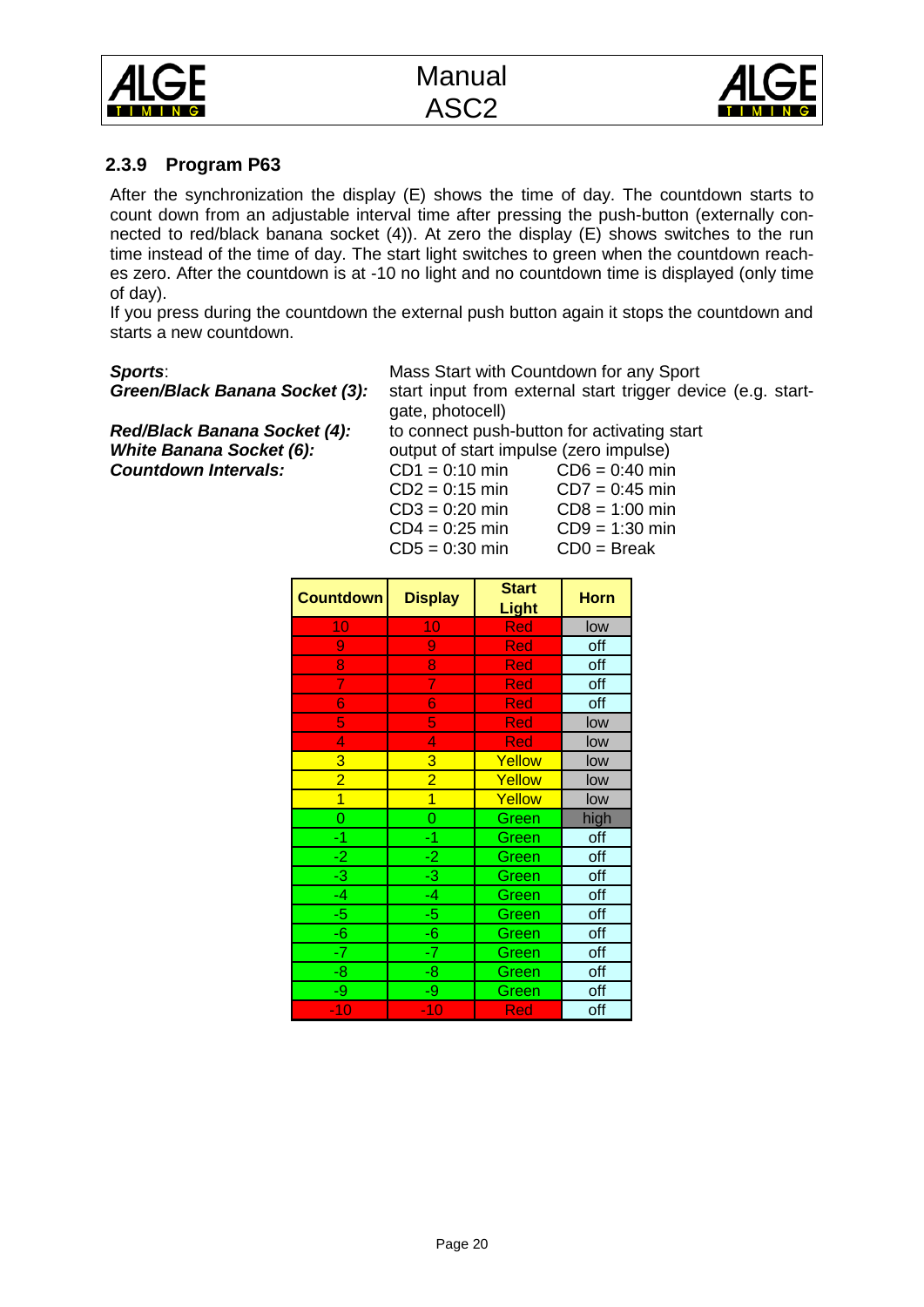![](_page_20_Picture_0.jpeg)

![](_page_20_Picture_2.jpeg)

#### <span id="page-20-0"></span>**2.3.10 Program P64**

After the synchronization the display (E) shows 00:00:00. The countdown starts to count down from an adjustable interval time after pressing the push-button (externally connected to red/black banana socket (4)). At zero the display (E) shows the run time. The start light switches to green when the countdown reaches zero. After the countdown is at -10 no light and no countdown time is displayed (only time of day).

If you press during the countdown the external push button again it stops the countdown and starts a new countdown.

gate, photocell)

*Green/Black Banana Socket (3):* start input from external start trigger device (e.g. start-

**Sports:** Mass Start with Countdown for any Sport

*White Banana Socket (6):* **Countdown Intervals:** 

*Red/Black Banana Socket (4):* to connect push-button for activating start

| output of start impulse (zero impulse) |                  |  |  |  |
|----------------------------------------|------------------|--|--|--|
| $CD1 = 0:10$ min                       | $CD6 = 0:40$ min |  |  |  |
| $CD2 = 0:15$ min                       | $CD7 = 0:45$ min |  |  |  |
| $CD3 = 0:20$ min                       | $CD8 = 1:00$ min |  |  |  |
| $CD4 = 0:25$ min                       | $CD9 = 1:30$ min |  |  |  |
| $CD5 = 0:30$ min                       | $CD0 = Break$    |  |  |  |
|                                        |                  |  |  |  |

| <b>Countdown</b> | <b>Display</b> | <b>Start</b><br>Light | <b>Horn</b> |
|------------------|----------------|-----------------------|-------------|
| 10               | 10             | Red                   | low         |
| 9.               | 9              | Red                   | off         |
| 8                | 8              | Red                   | off         |
| 7                | 7              | Red                   | off         |
| 6                | 6              | Red                   | off         |
| 5                | 5              | Red                   | low         |
| 4                | 4              | Red                   | low         |
| 3                | 3              | Yellow                | low         |
| $\overline{2}$   | $\overline{2}$ | Yellow                | low         |
| $\overline{1}$   | $\overline{1}$ | Yellow                | low         |
| 0                | 0              | Green                 | high        |
| -1               | -1             | Green                 | off         |
| $-2$             | $-2$           | Green                 | off         |
| -3               | -3             | Green                 | off         |
| $-4$             | $-4$           | Green                 | off         |
| $-5$             | $-5$           | Green                 | off         |
| $-6$             | $-6$           | Green                 | off         |
| $-7$             | $-7$           | Green                 | off         |
| -8               | -8             | Green                 | off         |
| -9               | $-9$           | Green                 | off         |
| $-10$            | $-10$          | Red                   | off         |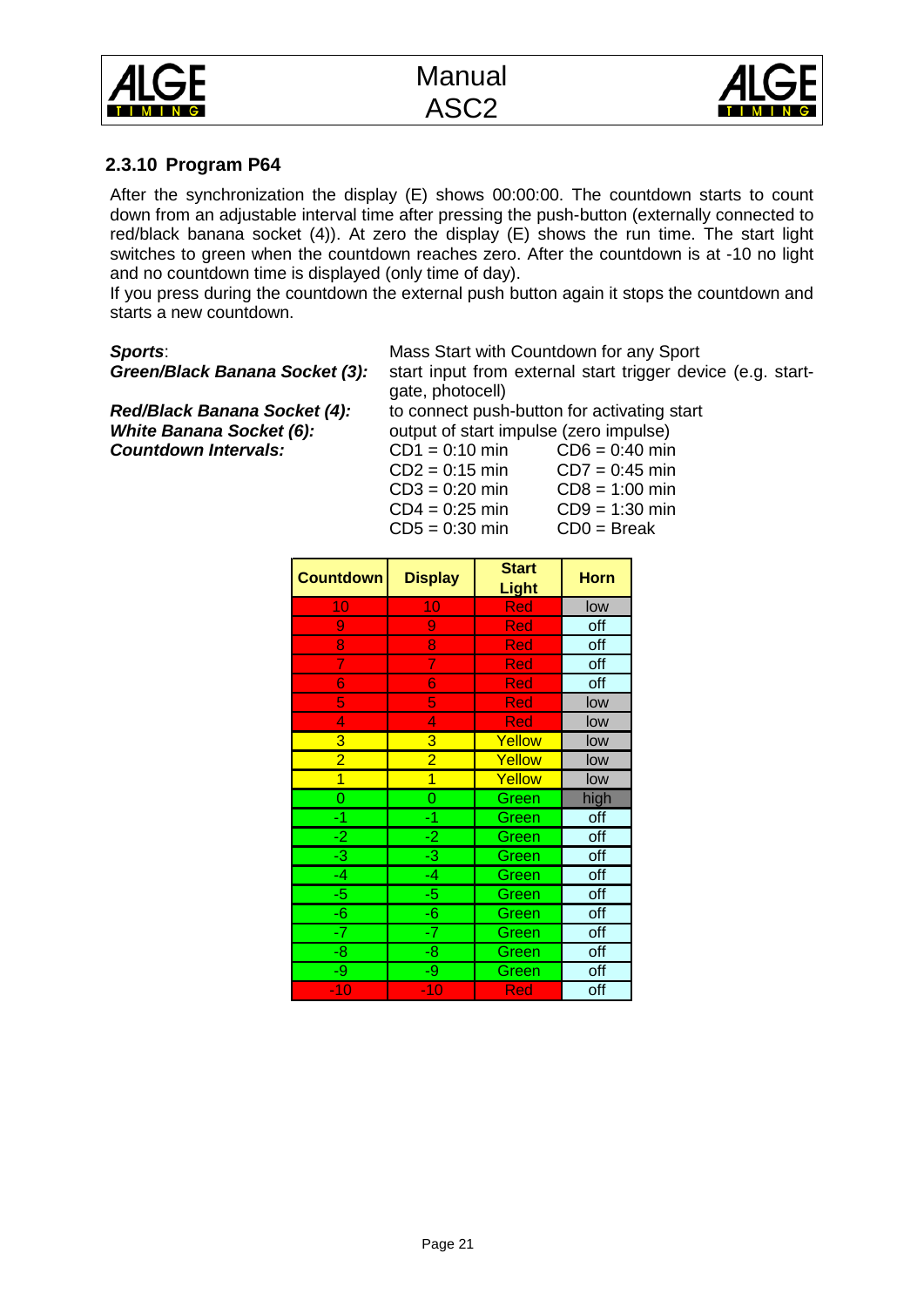![](_page_21_Picture_0.jpeg)

![](_page_21_Picture_2.jpeg)

#### <span id="page-21-0"></span>**2.3.11 Program P07**

The countdown starts to automatically count a new interval after the zero tone. The allowed start time is 5 seconds before or after the zero tone.

In this program you can set the start light and the horn from 10 seconds to  $-5$  seconds (altogether 15 seconds). This allows shorter start intervals (shortest interval time is 15 sec.)

| <b>Sports:</b>                  | <b>Alpine Skiing</b>                                                            |
|---------------------------------|---------------------------------------------------------------------------------|
| Green/Black Banana Socket (3):  | start input from external start trigger device (e.g. start-<br>gate, photocell) |
| Red/Black Banana Socket (4):    | to connect a push-button for setting countdown time                             |
| <b>White Banana Socket (6):</b> | output of start impulse (zero impulse)                                          |
| <b>Countdown Intervals:</b>     | $CD1 = 0:15$ min                                                                |
|                                 | $CD2 = 0:20$ min                                                                |
|                                 | $CD3 = 0:30$ min                                                                |
|                                 | $CD4 = 0:40$ min                                                                |
|                                 | $CD5 = 0:45$ min                                                                |
|                                 | $CD6 = 1:00$ min                                                                |
|                                 | $CD7 = 1:15$ min                                                                |
|                                 | $CD8 = 1:20$ min                                                                |
|                                 | $CD9 = 1:30$ min                                                                |
|                                 |                                                                                 |

 $CDO = Break$ 

**The table below shows the ASC2 at a 15 second interval:**

| <b>Countdown</b> | <b>Display (D)</b> | <b>Start</b><br>Light | <b>Horn</b> |
|------------------|--------------------|-----------------------|-------------|
| 10               | $10\,$             | <b>Red</b>            | low         |
| 9                | 9                  | Red                   | off         |
| 8                | 8                  | <b>Red</b>            | off         |
| 7                | 7                  | Red                   | off         |
| 6                | 6                  | Red                   | off         |
| 5                | 5                  | Green                 | low         |
| 4                | 4                  | Green                 | low         |
| 3                | 3                  | Green                 | low         |
| $\overline{2}$   | $\overline{2}$     | Green                 | low         |
|                  | 1                  | Green                 | low         |
| 0                | 0                  | Green                 | high        |
| -1               | 14                 | Green                 | off         |
| $-2$             | 13                 | Green                 | off         |
| -3               | 12                 | Green                 | off         |
| -4               | 11                 | Green                 | off         |
| -5               | 10                 | Red                   | off         |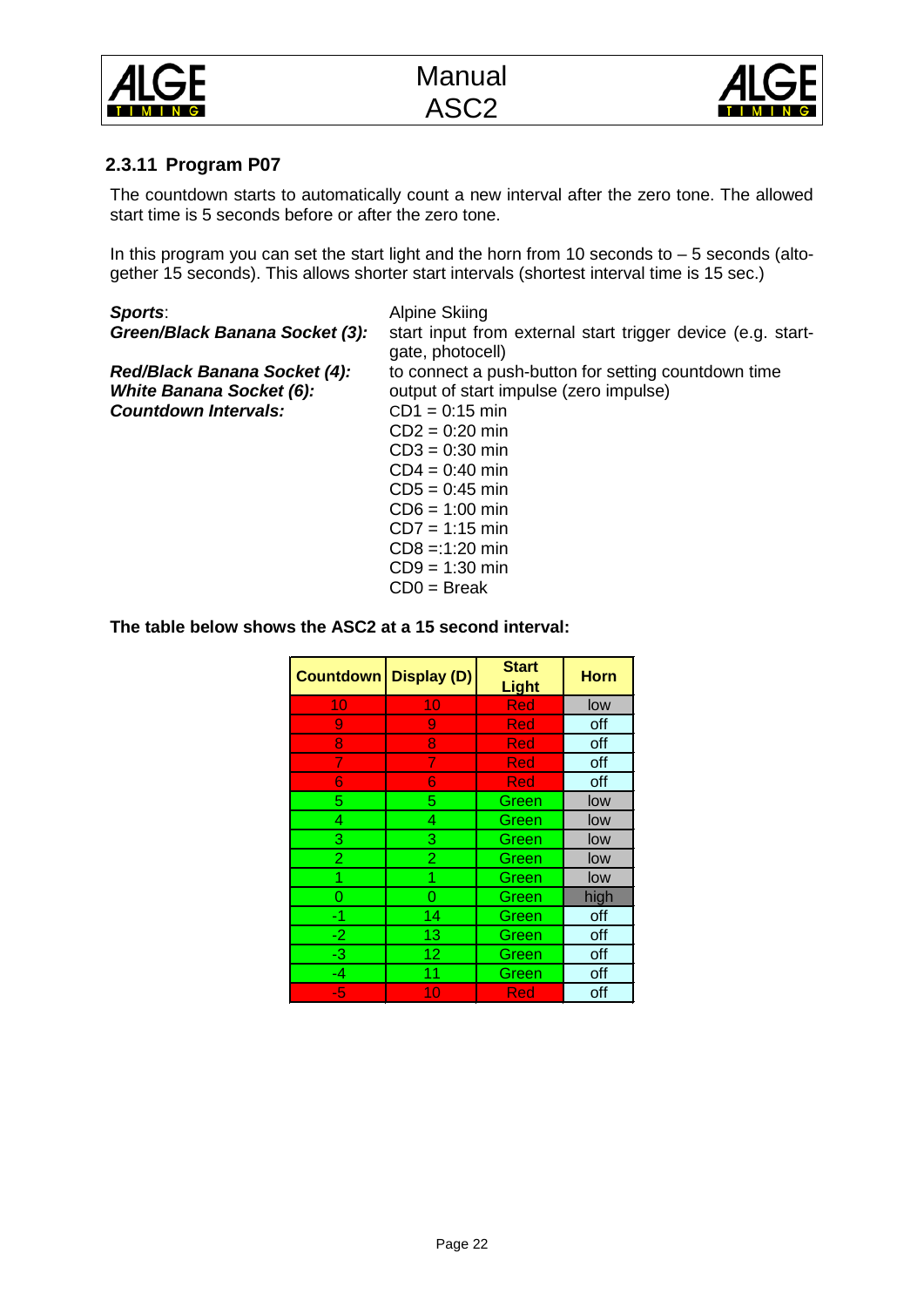![](_page_22_Picture_0.jpeg)

![](_page_22_Picture_2.jpeg)

#### <span id="page-22-0"></span>**2.3.12 Program P08**

The countdown starts to automatically count a new interval after the zero tone. The allowed start time is 3 seconds before or after the zero tone.

In this program you can set the start light and the horn from 10 seconds to  $-5$  seconds (altogether 15 seconds). This allows shorter start intervals (shortest interval time is 15 sec.)

| <b>Sports:</b>                  | Nordic Skiing - Cross Country                                                   |
|---------------------------------|---------------------------------------------------------------------------------|
| Green/Black Banana Socket (3):  | start input from external start trigger device (e.g. start-<br>gate, photocell) |
| Red/Black Banana Socket (4):    | to connect a push-button for setting countdown time                             |
| <b>White Banana Socket (6):</b> | output of start impulse (zero impulse)                                          |
| <b>Countdown Intervals:</b>     | $CD1 = 0:15$ min                                                                |
|                                 | $CD2 = 0:20$ min                                                                |
|                                 | $CD3 = 0:30$ min                                                                |
|                                 | $CD4 = 0:40$ min                                                                |
|                                 | $CD5 = 0:45$ min                                                                |
|                                 | $CD6 = 1:00$ min                                                                |
|                                 | $CD7 = 1:15$ min                                                                |
|                                 | $CD8 = 1:20$ min                                                                |
|                                 | $CD9 = 1:30$ min                                                                |
|                                 | $CDO = Break$                                                                   |

**The table below shows the ASC2 at a 15 second interval:**

| Countdown      | Display (D)    | <b>Start</b><br>Light | <b>Horn</b> |
|----------------|----------------|-----------------------|-------------|
| 10             | 10             | Red                   | low         |
| 9              | 9.             | Red                   | off         |
| 8              | 8              | Red                   | off         |
| 7              | 7              | Red                   | off         |
| 6              | 6              | Red                   | off         |
| 5              | 5.             | Red                   | low         |
| 4              | 4              | Red                   | low         |
| 3              | 3              | Green                 | low         |
| $\overline{2}$ | $\overline{2}$ | Green                 | low         |
| 1              |                | Green                 | low         |
| 0              | 0              | Green                 | high        |
| -1             | 14             | Green                 | off         |
| $-2$           | 13             | Green                 | off         |
| -3             | 12             | Red                   | off         |
| $-4$           | 11             | Red                   | off         |
| -5             | 10             | Red                   | off         |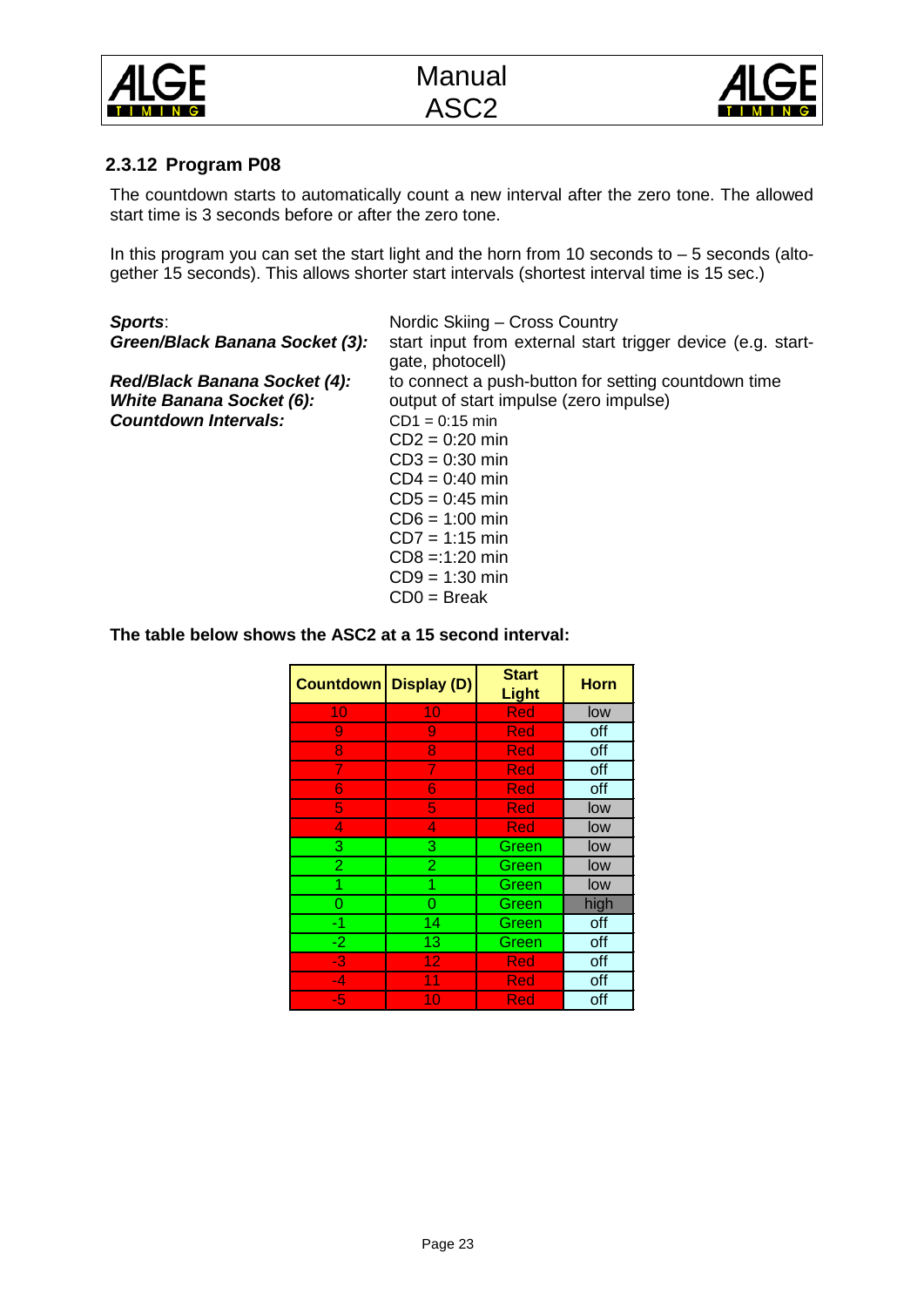![](_page_23_Picture_0.jpeg)

![](_page_23_Picture_2.jpeg)

#### <span id="page-23-0"></span>**2.3.13 Program P00**

The countdown starts showing the time of day, start light red. When you press the pushbutton (externally connected to red/black banana socket (4)), it switches to green for 5 seconds and a high tone sounds (for one second).

**Sports:** Mass Start for any Sport<br>**Green/Black Banana Socket (3):** start input from external

start input from external start trigger device (e.g. startgate, photocell)

**Countdown Intervals:** 

**Red/Black Banana Socket (4):** to connect push-button for activating start **Countdown Intervals:** manual mode

| <b>Push</b><br><b>Button</b> | <b>Display</b> | <b>Start</b><br>Light | <b>Horn</b> |
|------------------------------|----------------|-----------------------|-------------|
| off                          | ---            | Red                   | off         |
| on                           | GO             | Green                 | high        |
| off                          | GO             | Green                 | off         |
| off                          | GO             | Green                 | off         |
| off                          | GO             | Green                 | off         |
| off                          | GO             | Green                 | off         |
| off                          | --             | Red                   | off         |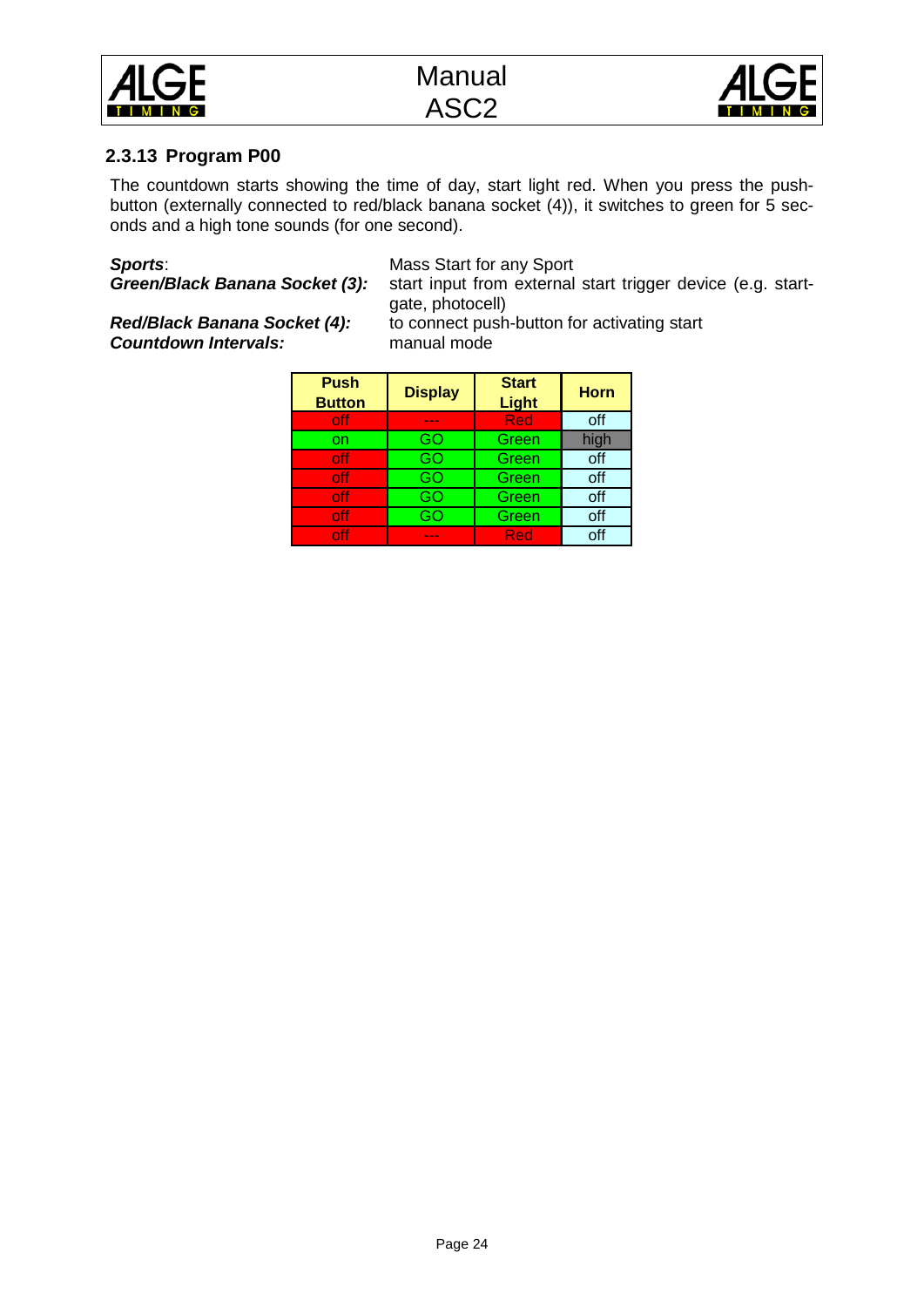![](_page_24_Picture_0.jpeg)

![](_page_24_Picture_2.jpeg)

# <span id="page-24-0"></span>**3 Parameter setting**

To set the parameters you have two possibilities:

- Parameter setting in the startclock
- Parameter setting from a PC

### <span id="page-24-1"></span>**3.1 Parameter Setting in the Startclock**

To enter the parameter setting menu press black push-button (2) for about 9 seconds until the time of day display (E) shows <dISSTF>.

With green push-button (1) you can choose the parameter you want to change. Confirm with black button (2). With green push-button (1) you can change the parameter. With black button (2) the change is confirmed.

With green button (1) you can proceed to another parameter. If no button is pressed for the next 3 seconds you automatically exit the parameter mode.

dISStt.............display start time of first competitor PrInt...............print memory PrOGrA..........select the program (from 00 to 99) StOrE.............select if you want to clear the memory Cd#................countdown time # LIGHt .............start light adjustment tOnE# ............speaker tone  $(\# = L$  for low tone or H for high tone) SEtUP............to reset all parameters to standard (company setup)

#### <span id="page-24-2"></span>**3.1.1 Display the Start Times <dISStt>**

The display (E) shows blinking <dISStt> (**Dis**play **St**art **T**ime).

- Press the green push-button (1) and display (E) shows the start time of the previous competitor
- On display (D) you see the lead/leg time.
- If the start light is yellow, the start was after the zero impulse.
- If the start light shows green, the start tolerance was okay.
- If the start light shows red, the start was outside the start tolerance
- If you press green button (1) the start time of the starter before is shown, etc.
- If you press green push-button (1) the display shows the start time of the previous competitor.
- Press the black button (2) and the previous time is displayed once again.
- To leave the menu you keep black push-button (2) pressed until display (E) shows blinking < PrInt > again.

If you want the first time to be shown, press the black push-button (2) when the display shows the last start number.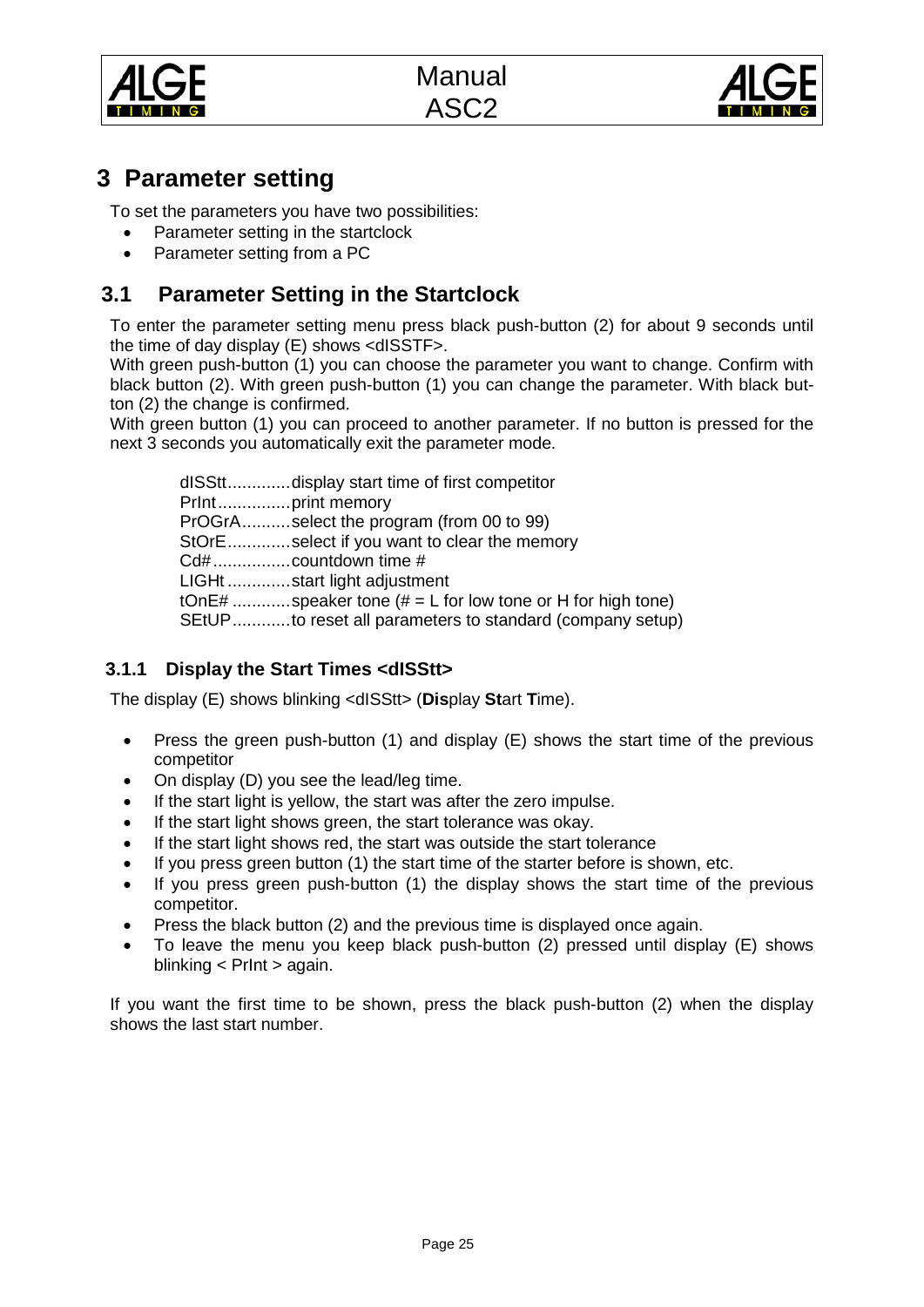![](_page_25_Picture_0.jpeg)

![](_page_25_Picture_2.jpeg)

#### <span id="page-25-0"></span>**3.1.2 Print the Memory <PrInt>**

Display (E) shows <Prlnt> and display (D) shows <oFF>. If you activate the print mode, it outputs the consecutive number, start time and led/leg time for each start.

```
0001 ST 10:00:00.1431
                +0.1431
0002 ST 10:00:59.3844
                -0.6156
0003 ST 10:02:01.3217
                +1.3217
```
- Press green push-button (1) and display (D) shows <onL>. The startclock now prints every zero time, the official start time and the led/leg time online.
- For activating the online mode press the black button (2).
- For deactivating the online mode press the green button (1) again. The display (D) shows <ALL>.
- If you confirm with black button (2), the complete memory is printed.
- On display (D) you see the led/leg time
- If the yellow light shines, the start was carried out after the zero impuls
- If the green light shines, the start tolerance was okay
- If the red light shines, the start was carried out outside the start tolerance
- To exit the printer menu press the balck button (2) until display (E) shows <PrOGrA>

#### <span id="page-25-1"></span>**3.1.3 Select the Program <ProgrA>**

The display (E) shows <ProgrA> and the display (D) shows the currently selected program number. Here, you can move to another program.

- The countdown display (D) will show the current program number (0 to 5).
- With green push-button (1) you can select the program number.
- With black push-button (2) you can confirm the selected program number.
- The startclock now runs in selected program with countdown interval 1 of this program.

#### <span id="page-25-2"></span>**3.1.4 Delete the Memory <StorE>**

The display (E) shows <StorE>. Now you can delete the memory.

- It shows  $\leq$  StorE $\geq$  in the time of day display (E) and in display (D)  $\leq$  YES $\geq$ .
- With green push-button (1) you switch between <YES> and <nO>
	- YES....... save memory
	- nO......... clear memory
- With black push-button (2) you confirm the selection to clear or save the memory.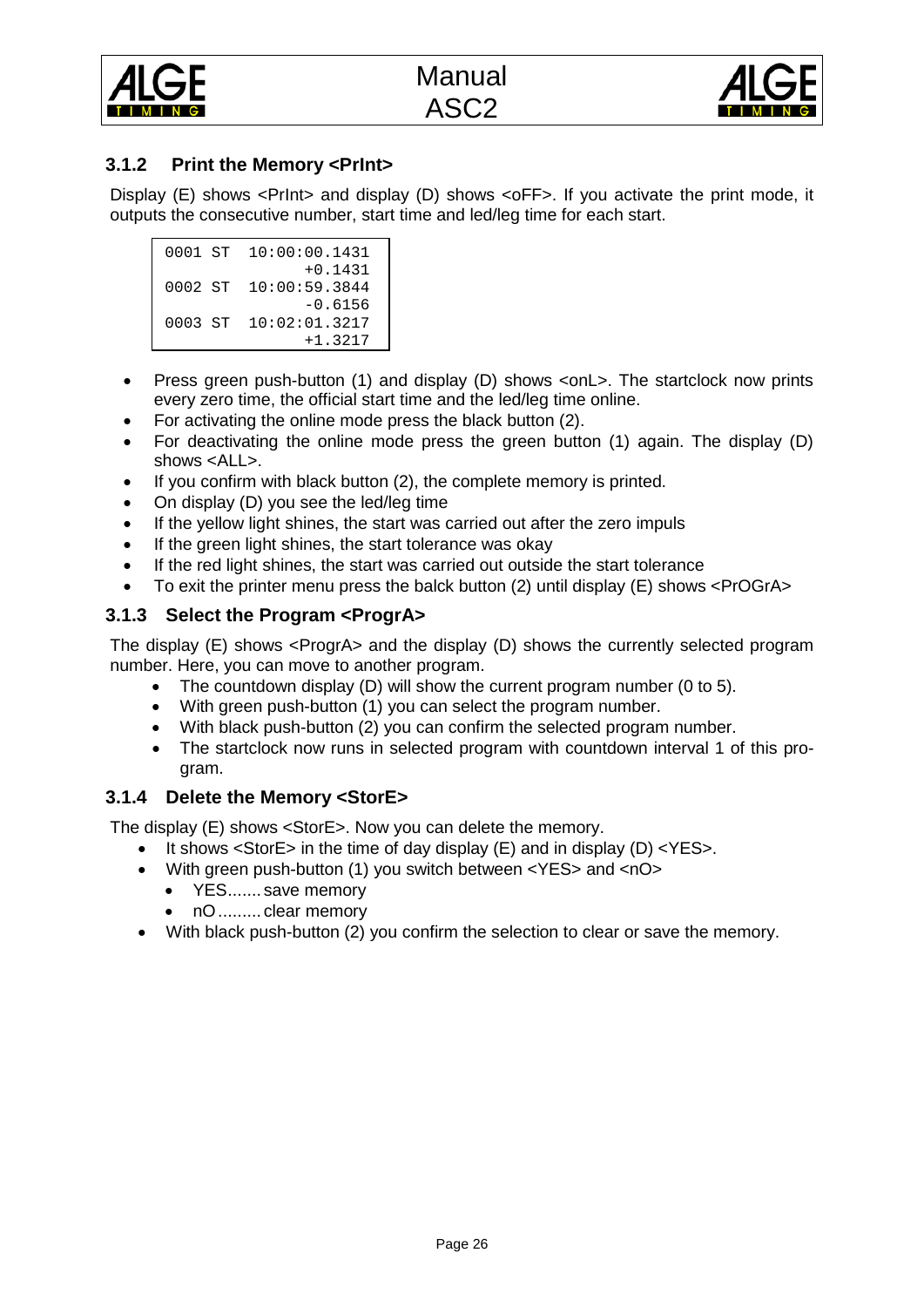![](_page_26_Picture_0.jpeg)

![](_page_26_Picture_2.jpeg)

#### <span id="page-26-0"></span>**3.1.5 Set the Countdown Time <Cd#>**

For each program you have 9 different countdown times (Cd1 to Cd9). Additionally, you have Cd0 that is always the break (no countdown) if the time of day display (E) shows  $<$ Cd# $>$ When you select the menu to set the countdown times, you set the countdown times of the current program.

- **The shortest allowed countdown time is 20 seconds, the longest 9:59 minutes.**
- **You cannot change a countdown in program 5 and 0.**
- **You can never change the set countdown time and the Cd0 (manual countdown time or break).**
- The display (E) shows  $\langle Cdt \rangle$  (# = number of 0 to 9) and the countdown display (D) shows the set countdown time.
- Press black push-button (2) to select the countdown time that you change.
- Now, the first digit of the countdown times blinks.
- Press green push-button (1) to change the digit.
- Press black push-button (2) to move to the next digit.
- Press green push-button (1) to change the digit.
- Press black push-button (2) to move to the last digit.
- Press green push-button (1) to change the digit.
- Press black push-button (2) to move to the first digit, etc.
- To exit the selected countdown press black push-button (2) until display (E) shows again <Cd#>. No digit blinks any more.
- To exit the countdown menu press black push-button (2) until display (E) shows <LIGth>.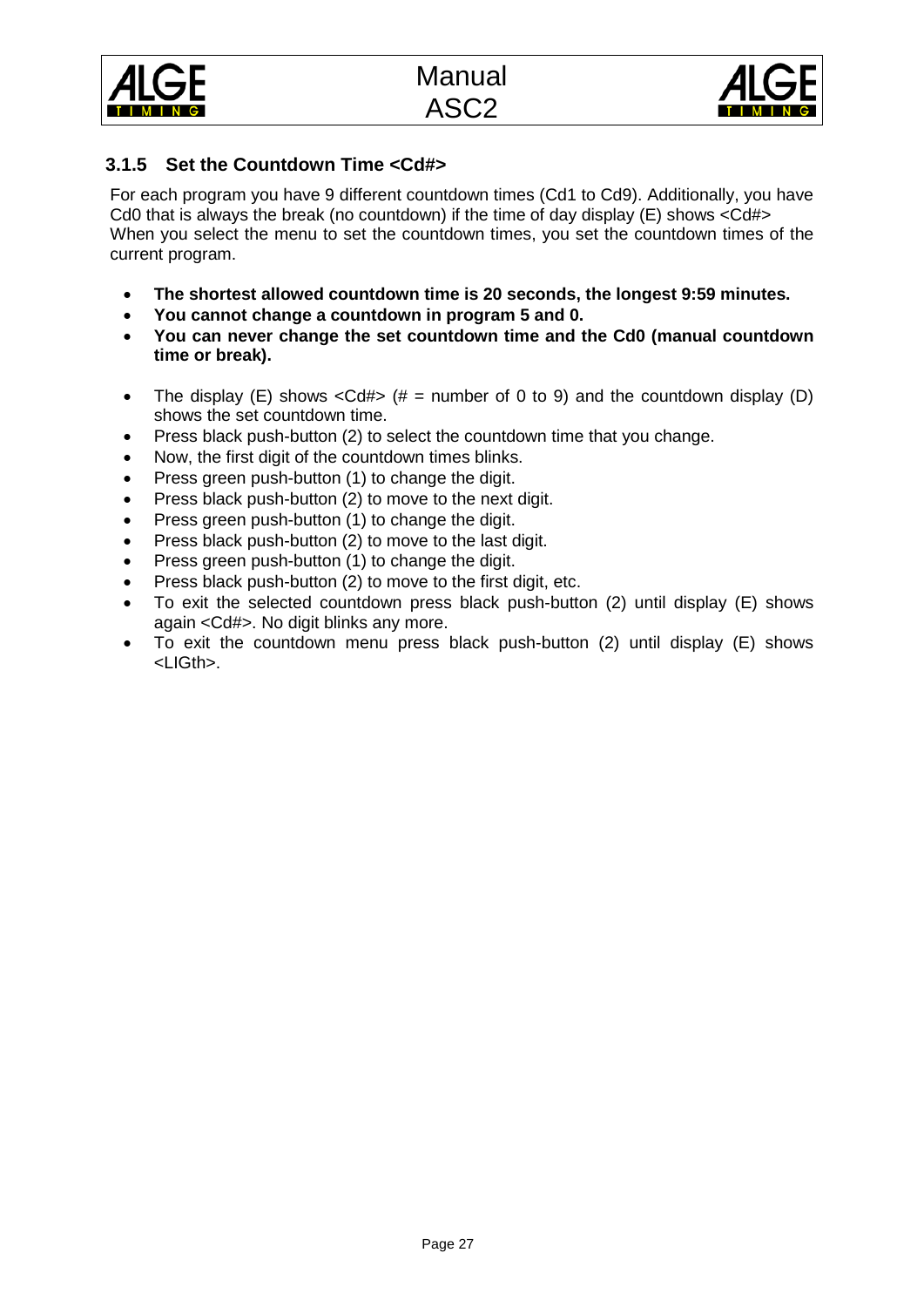![](_page_27_Picture_0.jpeg)

![](_page_27_Picture_2.jpeg)

#### <span id="page-27-0"></span>**3.1.6 Set the Start Light <LIGHt>**

The start light has three colors – red, yellow and green. You can set the start light for a certain time. In case the selected times are beyond the time of the start interval, the countdown of the start interval shows the current color of light. The set values always apply to all countdowns in this program (except Cd0). Display (E) shows <LigHt> (light) and display (D) shows the selected time. The start light shows the set color for this time.

Display (E) shows <LigHt> and the countdown dipslay (D) the time. The start light shows red, yellow, green or all colors (light is switched off). When pressing the black button (2) the light blinks.

- Press green button (1) to change the light color
- Press black button (2) to save the light color and to move to time.
- The first digit of the time blinks (display D)
- Press green push-button to set first digit of the time
- Press black push-button (2) to move to second digit
- Press green push-button (1) to set this digit
- Press black push-button (2) to move to last digit
- Press green button to set this digit
- Press black button to move to next start light position etc.
- To exit the start light menu press black button (2) until display (E) show  $<$ tOnE# $>$

#### **Example:**

| Countdown Time $= 10$  |
|------------------------|
| Countdown Time $= 5$   |
| Countdown Time $=$ 3   |
| Countdown Time $= -3$  |
| Countdown Time $= -10$ |
|                        |

| <b>Countdown</b> | <b>Display</b>     | <b>Traffic</b><br><b>Light</b> |
|------------------|--------------------|--------------------------------|
| 11               | 11                 | no                             |
| 10               | 10                 | Red                            |
| 9                | 9                  | Red                            |
| 8                | 8                  | Red                            |
| 7                | 7                  | Red                            |
| 6                | 6                  | Red                            |
| 5                | 5                  | Yellow                         |
| 4                | 4                  | Yellow                         |
| $rac{3}{2}$      | $\overline{3}$     | Green                          |
|                  | $\frac{2}{1}$      | Green                          |
| $\overline{1}$   |                    | Green                          |
| $\overline{0}$   | $\overline{0}$     | Green                          |
| -1               |                    | Green                          |
| $\overline{.2}$  | $\overline{\cdot}$ | Green                          |
| -3               | $-3$               | Red                            |
| $-4$             | $-4$               | Red                            |
| $-5$             | $-5$               | Red                            |
| -6               | $-6$               | Red                            |
| -7               | -7                 | Red                            |
| $-8$             | -8                 | Red                            |
| -9               | -9                 | Red                            |
| -10              | -10                | Red                            |
| -11              | -11                | no                             |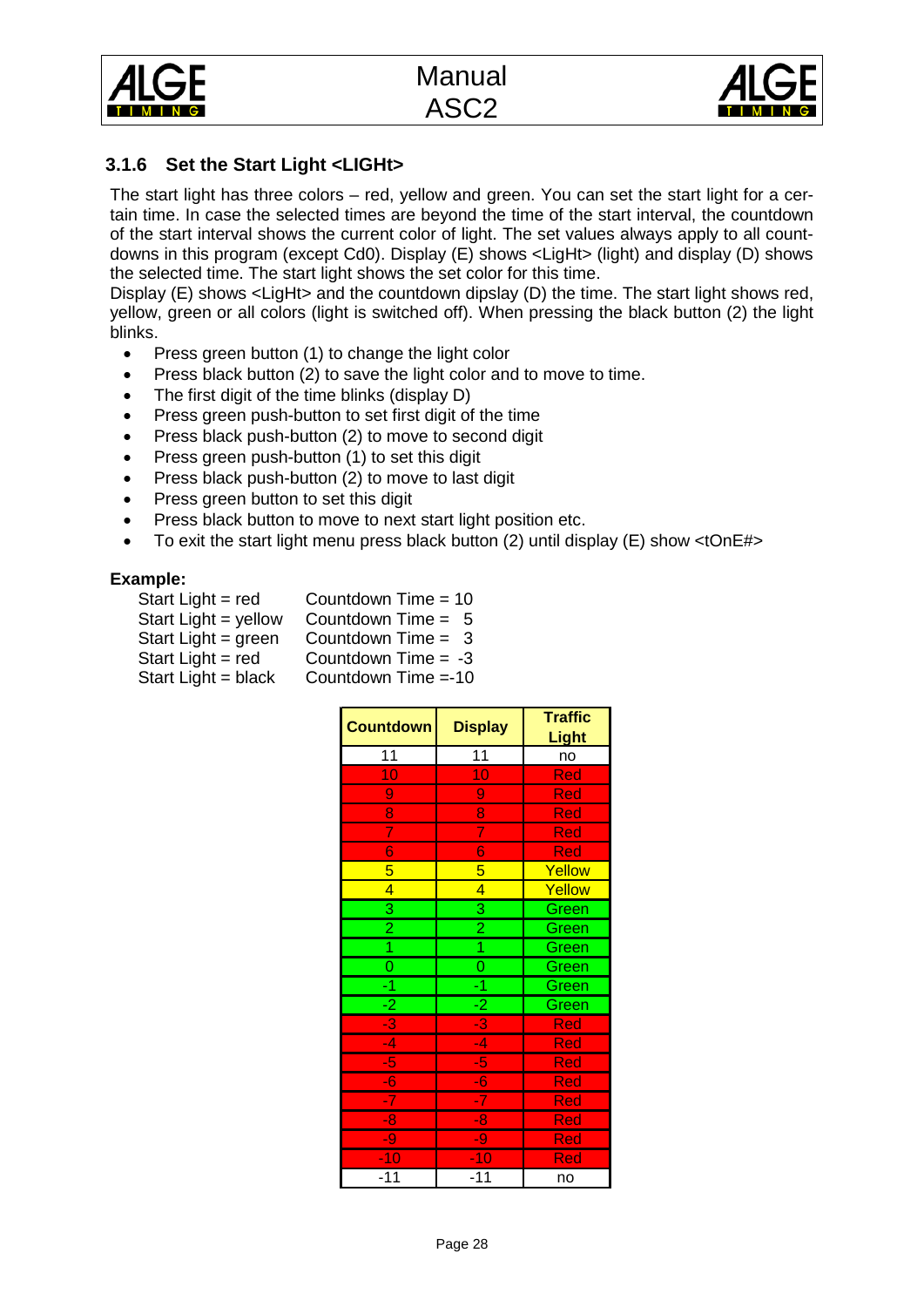![](_page_28_Picture_0.jpeg)

![](_page_28_Picture_2.jpeg)

#### <span id="page-28-0"></span>**3.1.7 Set the Tone of the Speaker <tOnE>**

The tone of the speaker can be switched off, sound with a high or a low tone. Most sports desire a pre-warning at 10 seconds and a countdown from 5 seconds to 0. The set values always apply for all countdowns in this program (not Cd 0).

- The display (E) shows blinking  $ltOnE\#>$  (# = L [low] or H [high])
- Press the green button (1) to switch between L and H (low or high signal tone)
- Press black button (2) to confirm moving on to countdown time and saving signal tone
- The first digit of the time blinks (display D)
- Press green button (1) to change first digit of singal tone time
- Press black button (2) to move to second digit
- Press green button (1) to change second digit
- Press black button (2) to move to last digit
- Press green button (1) to change last digit
- Press black button (2) to move to next tone etc.
- To exit the signal tone menu press black button (2) until display (E) show <StOrE>

#### **Example:**

| Horn Low  | Countdown Time $= 10$ |    |
|-----------|-----------------------|----|
| Horn Low  | Countdown Time = $5$  |    |
| Horn Low  | Countdown Time = $4$  |    |
| Horn Low  | Countdown Time $=$ 3  |    |
| Horn Low  | Countdown Time = $2$  |    |
| Horn Low  | Countdown $Time =$    | -1 |
| Horn High | Countdown Time = $0$  |    |

| <b>Countdown</b> | <b>Horn</b> |
|------------------|-------------|
| 10               | low         |
| 9                | off         |
| 8                | off         |
| 7                | off         |
| 6                | off         |
| 5                | low         |
| $\overline{4}$   | low         |
| $\overline{3}$   | low         |
| $\overline{2}$   | low         |
| 1                | low         |
| $\overline{0}$   | high        |
| -1               | off         |
| $\overline{2}$   | off         |
| -3               | off         |
| $-4$             | off         |
| -5               | off         |
| -6               | off         |
| $\overline{7}$   | off         |
| -8               | off         |
| -9               | off         |
| $-10$            | off         |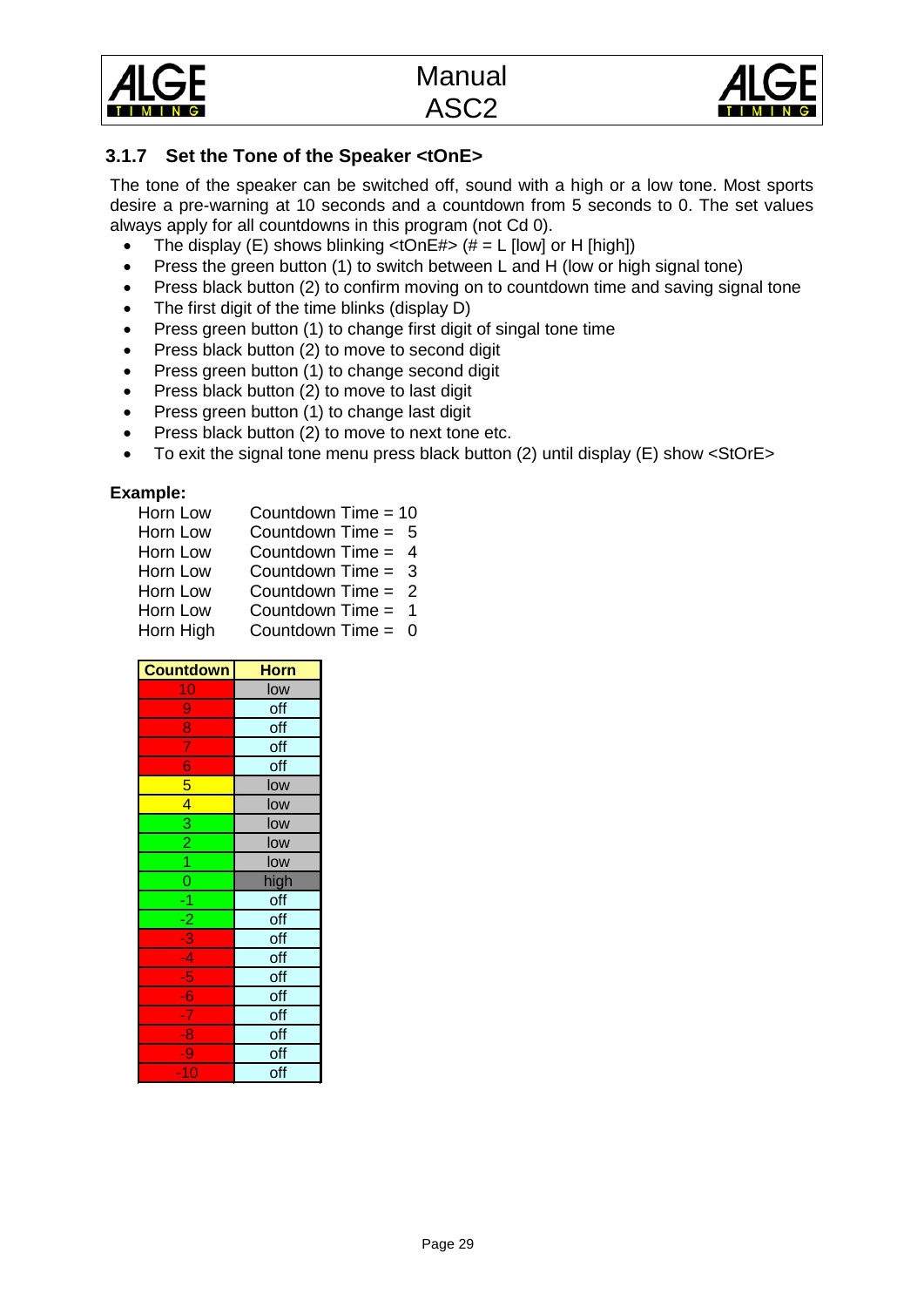![](_page_29_Picture_0.jpeg)

![](_page_29_Picture_2.jpeg)

#### <span id="page-29-0"></span>**3.1.8 Factory Settings <SEtUP>**

It is possible to change many parameters of the ASC2. If you have troubles with the changes you made, we recommend resetting the ASC2 to factory settings. This means all the settings you changed are reset to factory values.

- The display (E) shows blinking <SEtUP> (SETUP).
- Display (D) shows <CUS>. This means customer settings are saved after switching on and off.
- Press black push-button (2) and display (D) blinks.
- Press green push-button (1) and you can change between <CUS> (= customer) and  $\langle$ STA $>$  (= standard).
- If the display shows <STA> and you press black push-button (2), all parameters are reset to the factory values (original setting).

**Attention:** The startclock automatically keeps the customer values that you set. To reset these values to the factory values you have to proceed as described above.

### <span id="page-29-1"></span>**3.2 Parameter setting by PC**

We can offer software to effect the parameter settings by PC. This is much faster and easier. You can download software from our homepage [www.alge-timing.com](http://www.alge-timing.com/) free of charge.

# <span id="page-29-2"></span>**4 RS 232 Interface**

#### **The RS232 interface has different functions:**

- Remote control connection (e.g. device to control the startclock)
- Output of time difference of all start times: times from start input (3) (green and black banana socket) and lead/leg times
- RS 232 interface to control the startclock from a PC (time of day display, countdown display, horn, start light)
- Connection for the printer P5 to print all times online or offline.
- **Interface parameter:**
	- RS 232
	- 1 start bit, 8 data bit, 1 stop bit, no parity bit
	- 2400 baud rate (for printer 2400)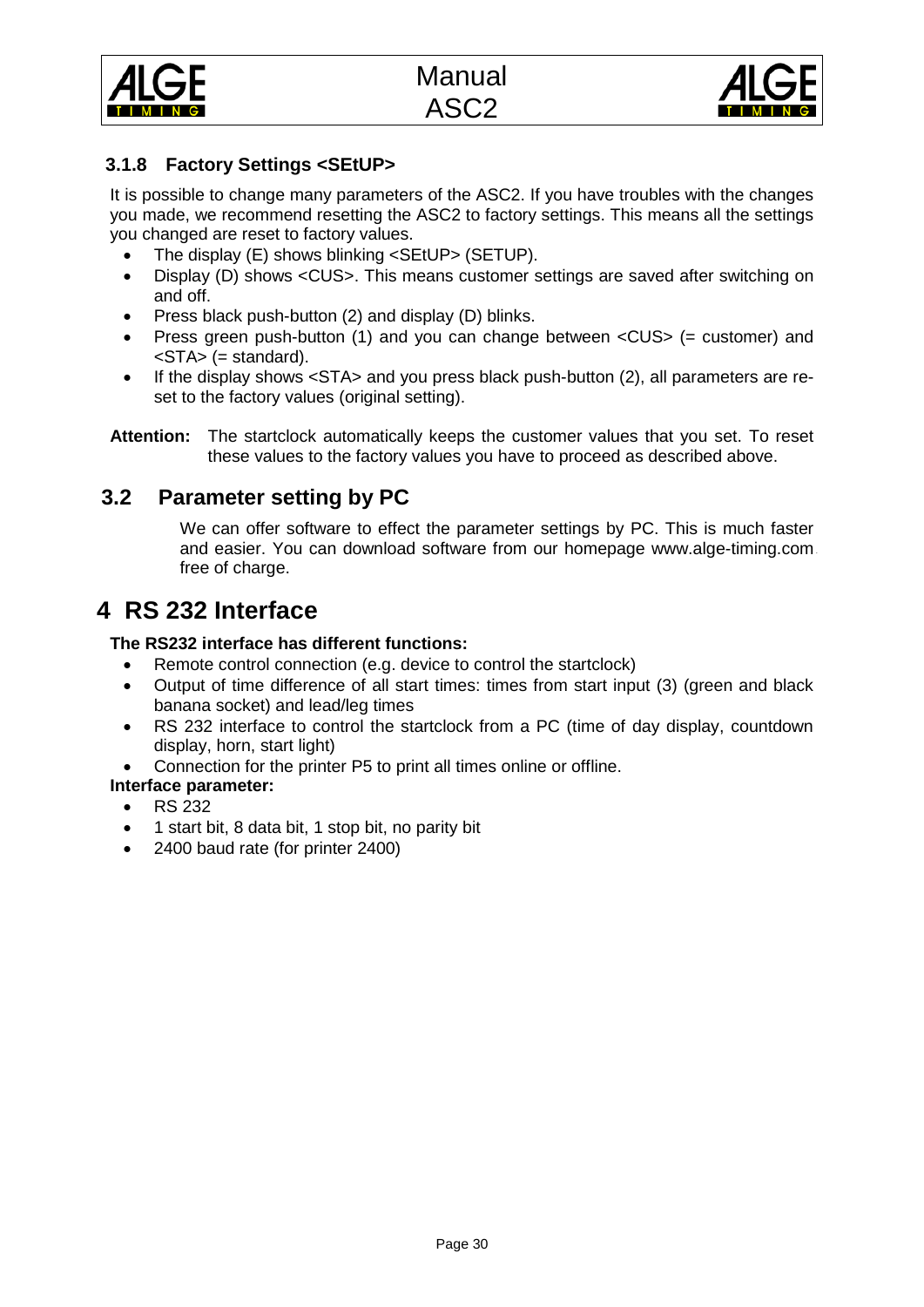![](_page_30_Picture_0.jpeg)

![](_page_30_Picture_2.jpeg)

### <span id="page-30-0"></span>**4.1 GPS-Receiver**

The startclock ASC2 always shows the time of day. It is possible to set the time of day manually or automatically by a GPSreceiver (optional). The GPS-receiver is connected at the RS232 interface (5). Using the GPS receiver the ASC2 reaches an accuracy of up to 1/1000 seconds. The time that the GPS-receiver obtains is always the GMT (Greenwich Mean Time). In order to display the correct time of your time zone, you have to set an offset to the GMT time in the parameter setup.

![](_page_30_Picture_5.jpeg)

Parameter <gPS>

To set the time of day with a GPS-receiver connect it at the RS232 interface (5) of the ASC2. Position the GPS-receiver in such a way that it has unhindered view to the sky. In order to receive the time the GPS-receiver requires the data of four different satellites. This process may take some minutes.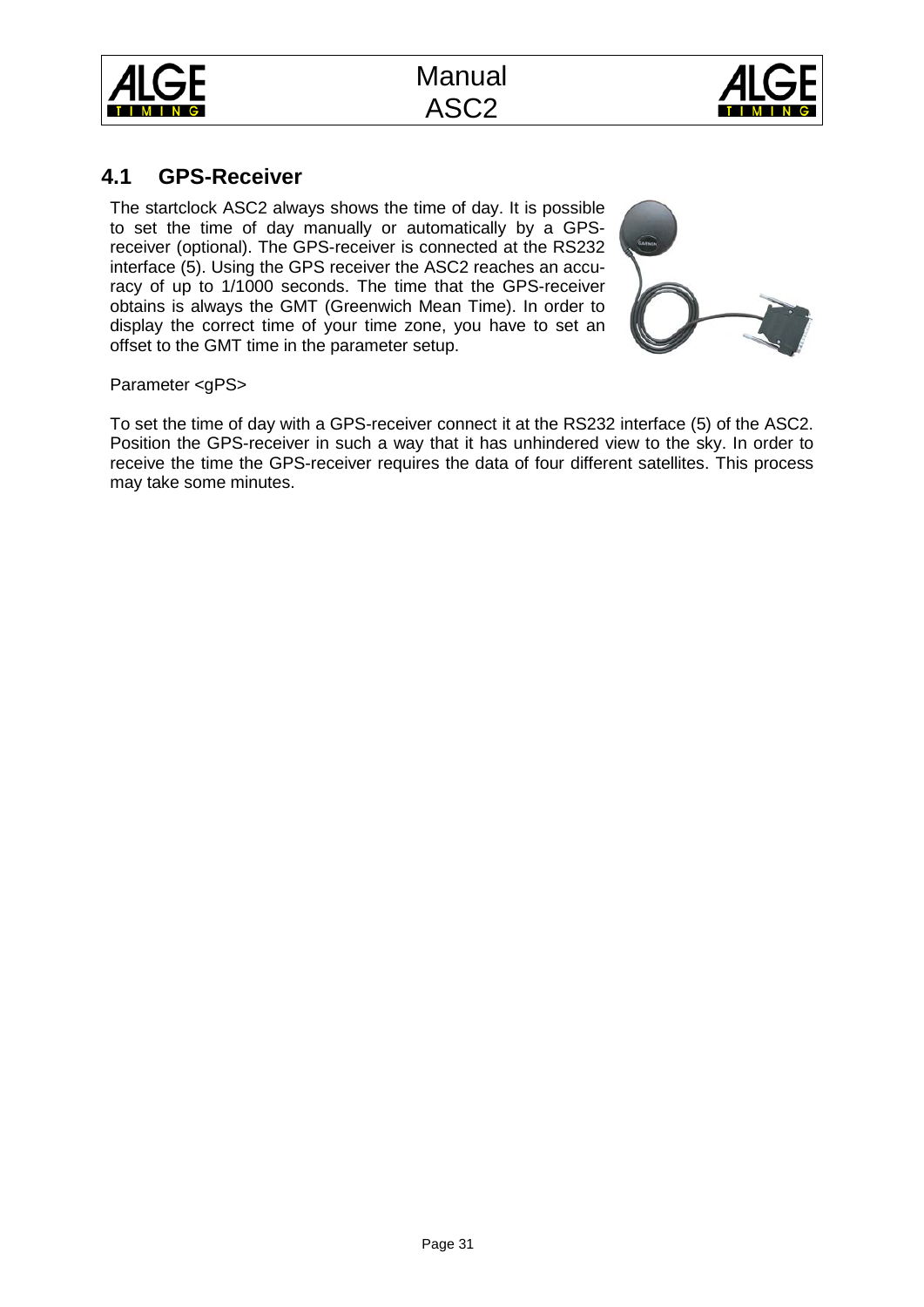![](_page_31_Picture_0.jpeg)

![](_page_31_Picture_2.jpeg)

<span id="page-31-4"></span><span id="page-31-3"></span><span id="page-31-2"></span><span id="page-31-1"></span><span id="page-31-0"></span>

| 4.2   | Commands for reading data from device: |                                                           |  |
|-------|----------------------------------------|-----------------------------------------------------------|--|
|       | 4.2.1 Read memory:                     |                                                           |  |
|       | PC to ASC2:                            | ?MCR                                                      |  |
|       | <b>ACS2 to PC:</b>                     | M? XXXX ST HH:MM:SS:zht LT -SS.zhtCR<br><b>M? EMPTYCR</b> |  |
|       | XXXX start number                      |                                                           |  |
|       | <b>ST</b>                              |                                                           |  |
|       | HH:MM:SS.zhtstart time<br>L T          |                                                           |  |
|       |                                        |                                                           |  |
|       | -  sign<br>SS.zhtlead or leg time      |                                                           |  |
|       | EMPTY memory is empty                  |                                                           |  |
|       | 4.2.2 Clear memory:                    |                                                           |  |
|       | PC to ASC2:                            | ?ECR                                                      |  |
|       | <b>ACS2 to PC:</b>                     | E?CR                                                      |  |
| 4.2.3 | <b>Get current values on-line:</b>     |                                                           |  |
|       | PC to ASC2 to start: ?DCR              |                                                           |  |
|       | PC to ASC2                             |                                                           |  |
|       | to stop and send again: ?DCR           |                                                           |  |
|       | <b>ACS2 to PC:</b>                     | <b>D? HH:MM:SS m:ss C HCR</b>                             |  |
|       |                                        |                                                           |  |
|       |                                        |                                                           |  |
|       | SS seconds                             |                                                           |  |
|       |                                        |                                                           |  |
|       |                                        |                                                           |  |
|       |                                        |                                                           |  |
|       | 4.2.4 Get current values:              |                                                           |  |
|       | PC to ASC2:                            | ?SCR one time                                             |  |
|       | ACS2 to PC:                            | S? HH:MM:SS m:ss C XX m:ss bCR                            |  |
|       | HH hours                               |                                                           |  |
|       | MM-  minutes                           |                                                           |  |
|       | SS seconds                             |                                                           |  |
|       |                                        |                                                           |  |
|       |                                        |                                                           |  |
|       |                                        |                                                           |  |
|       |                                        |                                                           |  |
|       | m CDT minutes                          |                                                           |  |
|       | ssCDT seconds                          |                                                           |  |
|       |                                        |                                                           |  |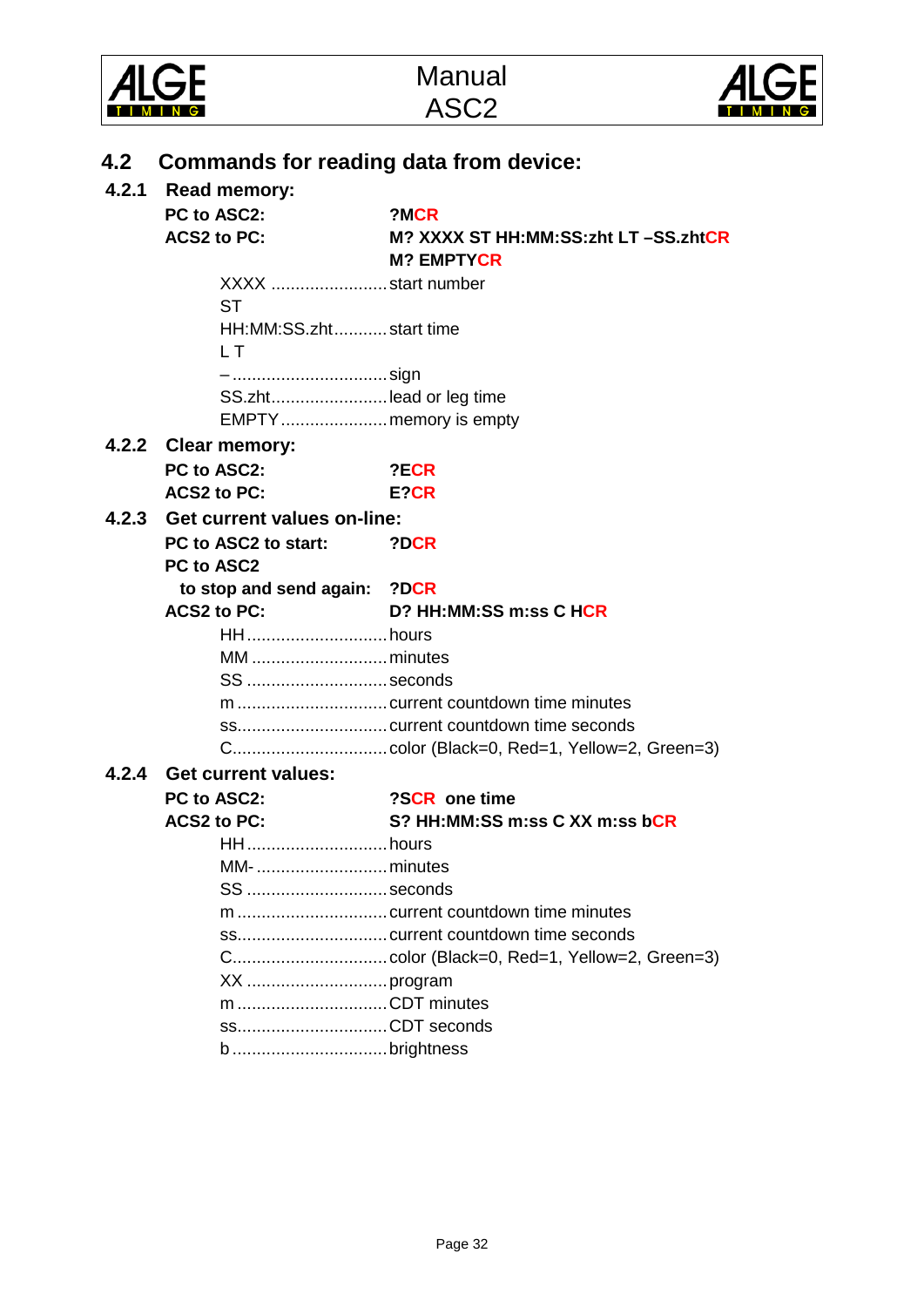![](_page_32_Picture_0.jpeg)

![](_page_32_Picture_2.jpeg)

<span id="page-32-5"></span><span id="page-32-4"></span><span id="page-32-3"></span><span id="page-32-2"></span><span id="page-32-1"></span><span id="page-32-0"></span>

| 4.3 Commands for setting data:             |                                 |  |
|--------------------------------------------|---------------------------------|--|
| 4.3.1 SET PROGRAM                          |                                 |  |
| PC to ASC2:                                | $=$ PXCR                        |  |
|                                            |                                 |  |
| ACS2 to PC:                                | $P = CR$                        |  |
| <b>4.3.2 SET COUNTDOWN TIME</b>            |                                 |  |
| PC to ASC2:                                | $=CSCR$                         |  |
|                                            |                                 |  |
| <b>ACS2 to PC:</b>                         | $C = CR$                        |  |
| 4.3.3 SET CLOCK TIME                       |                                 |  |
| PC to ASC2:                                | =THHMMSS CR                     |  |
| <b>ACS2 to PC:</b>                         | $T = CR$                        |  |
| 4.3.4 SET START LIGHT                      |                                 |  |
| PC to ASC2:                                | =LXSSTHCR                       |  |
|                                            |                                 |  |
|                                            | SS seconds (0-20, 0=-10, 20=10) |  |
|                                            |                                 |  |
|                                            |                                 |  |
| <b>ACS2 to PC:</b>                         | $L = CR$                        |  |
| 4.3.5 SET DISPLAY                          |                                 |  |
| Has effect only if device is in slave mode |                                 |  |
| PC to ASC2:                                | =DHHtpMMtpSSmtpssTHCR           |  |
|                                            |                                 |  |
|                                            |                                 |  |
| SSseconds                                  |                                 |  |
|                                            |                                 |  |
|                                            |                                 |  |
|                                            |                                 |  |
|                                            | H  sound (0-off, 1-high, 2-low) |  |
| Tptwo points                               |                                 |  |
| <b>ACS2 to PC:</b>                         | $D = CR$                        |  |
| 4.3.6 GOTO SLAVE MODE                      |                                 |  |
| PC to ASC2:                                | $=$ SLAVECR                     |  |
| <b>ACS2 to PC:</b>                         | $S = CR$                        |  |
| 4.3.7 GOTO MASTER MODE                     |                                 |  |
| PC to ASC2:                                | =MASTERCR                       |  |
| <b>ACS2 to PC:</b>                         | $S = CR$                        |  |
| 4.3.8 SET BRIGHTNESS                       |                                 |  |
| PC to ASC2:                                | $= BXCR$                        |  |
|                                            |                                 |  |
| $ACS2$ to $PC$ : $B=CR$                    |                                 |  |

<span id="page-32-8"></span><span id="page-32-7"></span><span id="page-32-6"></span>